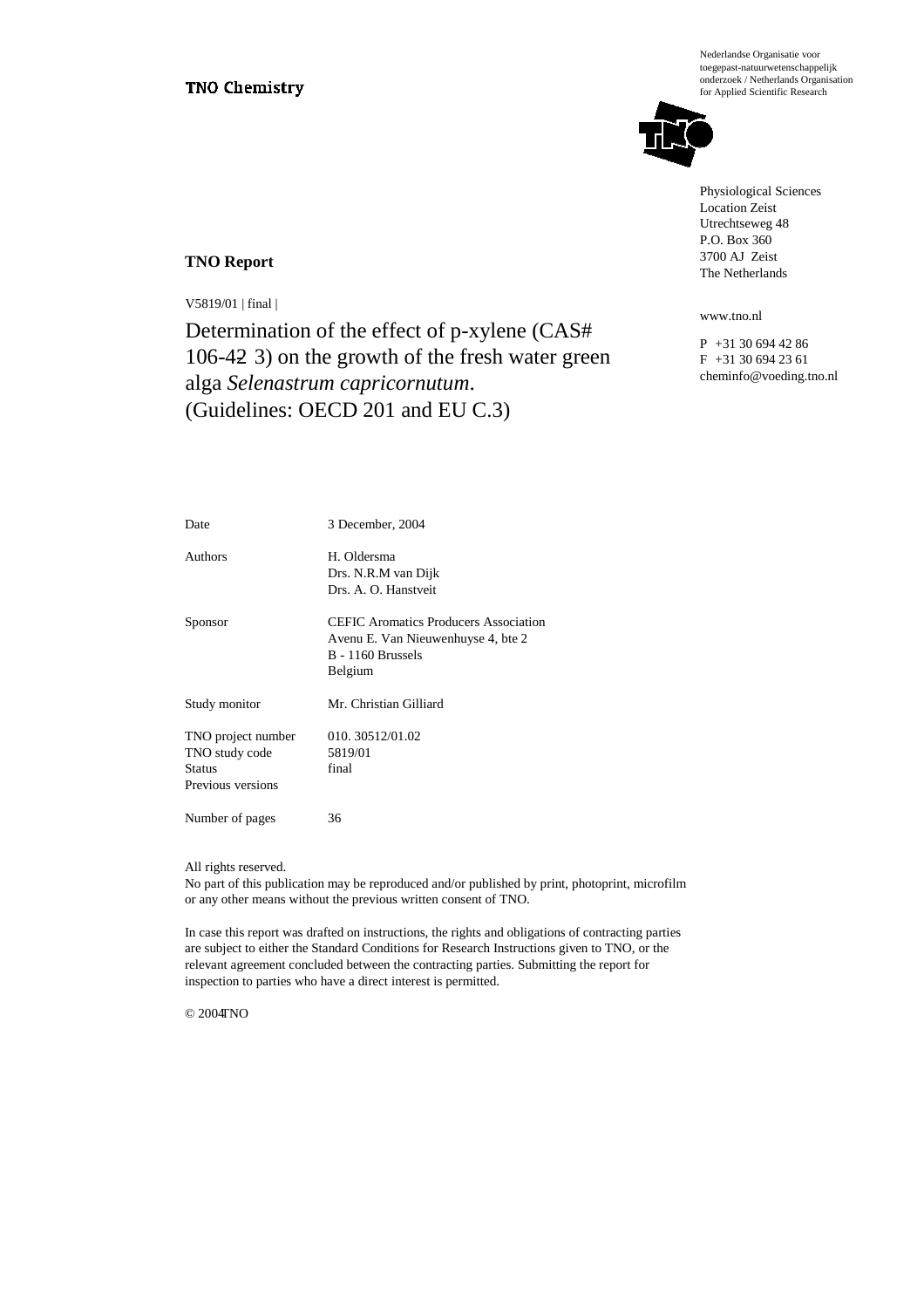### Summary

The toxicity of p-xylene to the fresh water green alga *Selenastrum capricornutum* was determined in a 72h growth inhibition test according to the OECD 201 and EU C.3 Guidelines, and in compliance with the OECD principles of Good Laboratory Practice.

p-Xylene is a clear liquid with a stated solubility in water of approximately 150 mg. $I<sup>1</sup>$ . Stock solutions of the test substance were prepared by stirring an appropriate volume of p-xylene in algal medium overnight in an air tight bottle.

A standard algal growth inhibition test according to the Guidelines [1,2] was not suitable for the testing of this (expected) volatile substance, as the open test design would lead to substantial evaporative losses. Therefore, modifications according to Mayer et al. [7] were made to allow the testing in closed filled test vials.

A range finding experiment was performed to determine the concentrations for the final test. In the final test the algal cultures were incubated at a temperature of 23 °C and a light intensity of 76 – 103  $\mu$ mol.s<sup>-1</sup>.m<sup>-2</sup> for 73 hours. The algal cell density was determined after 0, 25.5, 49 and 73 hours with an electronic particle counter.

The test included analytical determination of all test substance concentrations at the start and the end of the test; the latter determination was carried out in test media containing algae.

With regard to the analysis of the test substance concentration, the following results were obtained:

- The mean measured p-xylene concentrations at the start of the test were: nd (not detectable in the controls) and 0.19, 0.47, 0.81, 1.68 and 8.01 mg. $I<sup>-1</sup>$ , respectively.
- The mean measured p-xylene concentrations at the end of the test were: nd (controls) and 0.14, 0.39, 0.56, 0.98 and 3.92 mg.  $l^{-1}$ , respectively.

The toxic effect values given, Table 1, were calculated using the geometric mean of the measured concentrations of p-xylene at the start and end of the test.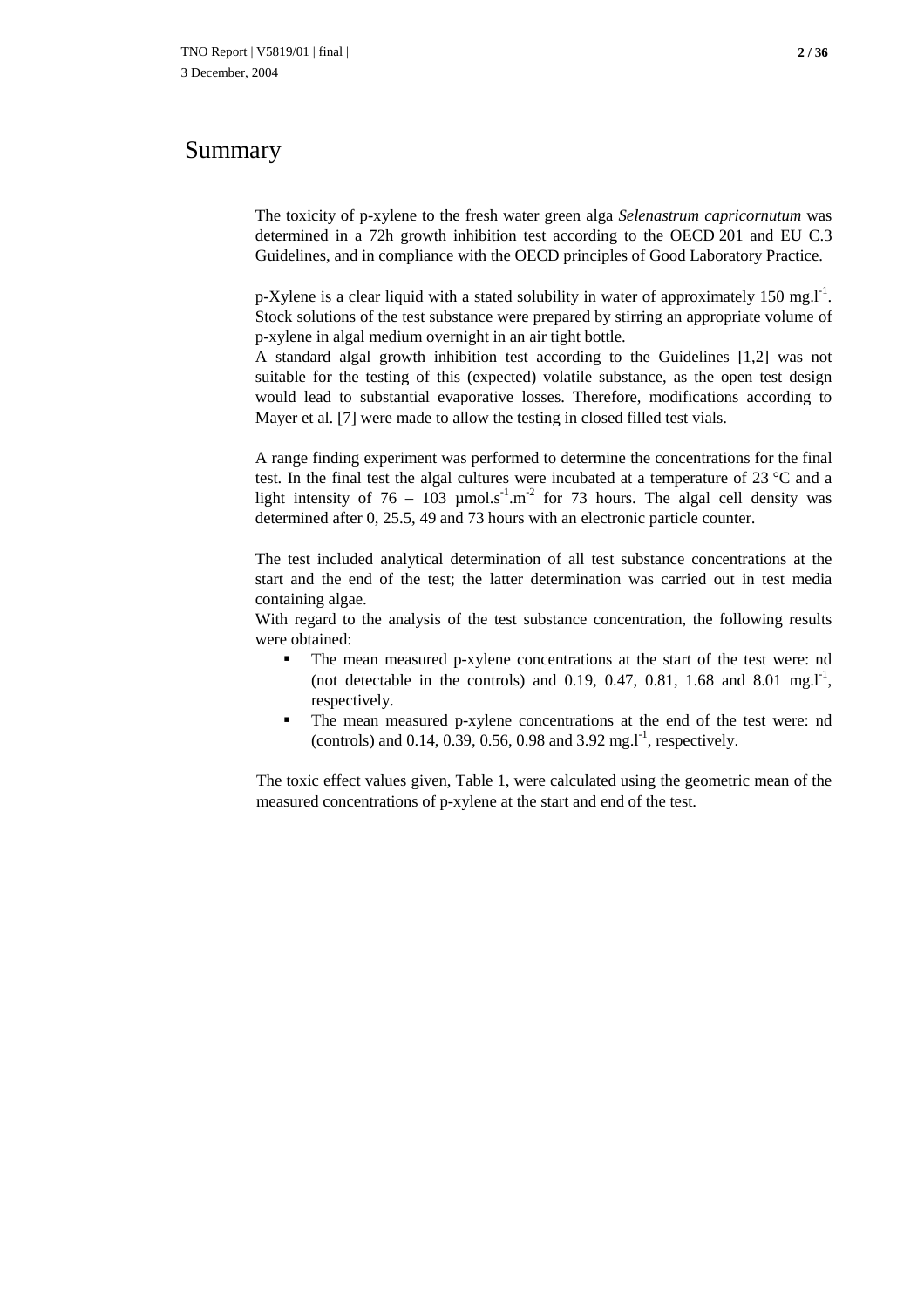Table 1 Results of the 73-h growth inhibition test of p-xylene, calculated from the geometric mean of the measured concentrations at the start and the end of the test with *Selenastrum capriconutum* are shown in the table below.

| <b>Parameter</b>   | <b>Dimension</b> | Value (95% confidence limit)       |
|--------------------|------------------|------------------------------------|
| <b>NOEC</b>        | $mg.I-1$         | 0.44                               |
| <b>NEC</b>         | $mg.I-1$         | $1.30(1.23 - 1.36)$                |
| E <sub>r</sub> C10 | $mg.I-1$         | 1.9                                |
| $Er$ C50           | $mg.I-1$         | $4.36(4.06 - 4.67)$                |
| $Er$ C90           | $mg.l^{-1}$      | 10                                 |
| E <sub>b</sub> C10 | $mg.I-1$         | $0.72$ (0.44 – 0.81) <sup>a)</sup> |
| $E_bC50$           | $mg.l^{-1}$      | 2.2 $(1.4 - 4.6)^{a}$              |
| $Eb$ C90           | $mg.I-1$         | 4.4 $(1.4 - 4.6)^{a}$              |

range between tested concentrations

NOEC = Estimated no observed effect

NEC = No Effect concentration

 $E<sub>r</sub>C$  values = Effect concentration with regard to the growth

 $E_bC$  values = Effect concentration with regard to area under the growth curves

The statistical endpoints included in the model calculation, demonstrated a significant effect on the growth rate, and little or no effect on the growth (expressed as the area under the growth curve). The difference between the  $E<sub>r</sub>CS0$  and the  $E<sub>b</sub>CS0$  value

therefore has no toxicological relevance.

The  $E<sub>r</sub>CS0$  value of 4.4 mg·l<sup>-1</sup> is considered to provide the best expression of toxicity of p-xylene to algae.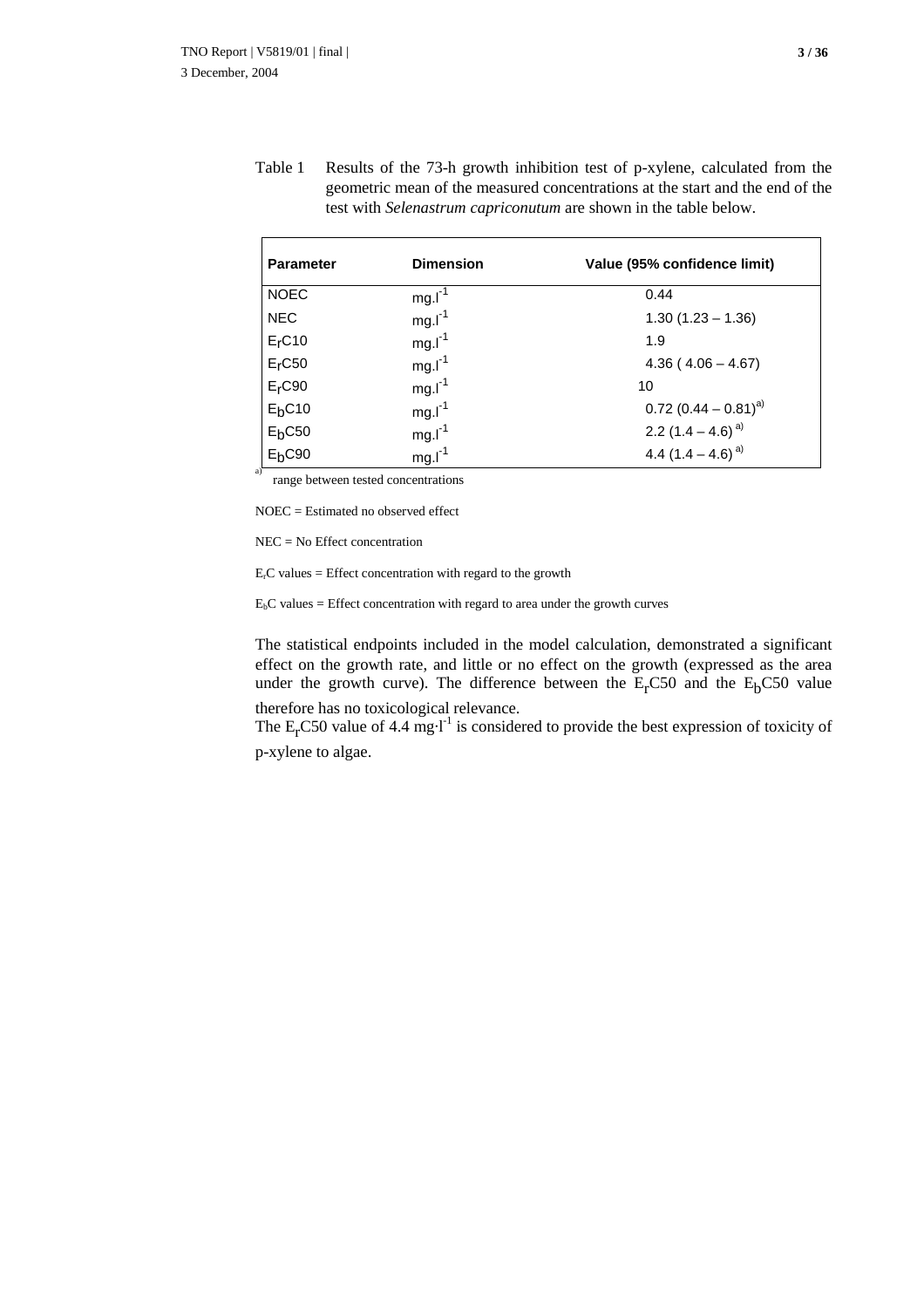# Contents

| $\mathbf{1}$   |  |  |
|----------------|--|--|
| 1.1            |  |  |
| 1.2            |  |  |
| 1.3            |  |  |
| 1.4            |  |  |
| 1.5            |  |  |
| 1.6            |  |  |
| 1.7            |  |  |
| 1.8            |  |  |
| $\mathbf{2}$   |  |  |
| 2.1            |  |  |
| 2.2            |  |  |
| 2.3            |  |  |
| 2.4            |  |  |
| 2.5            |  |  |
| 3              |  |  |
| 3.1            |  |  |
| 3.2            |  |  |
| 3.3            |  |  |
| 3.4            |  |  |
| 3.5            |  |  |
| 3.5.1          |  |  |
| 3.5.2          |  |  |
|                |  |  |
| $\overline{4}$ |  |  |
| 4.1            |  |  |
| 4.2            |  |  |
| 5              |  |  |
| 5.1            |  |  |
| 5.2            |  |  |
| 5.2.1          |  |  |
| 5.2.2          |  |  |
| 5.2.3          |  |  |
| 5.2.4          |  |  |
| 5.2.5          |  |  |
| 5.2.6          |  |  |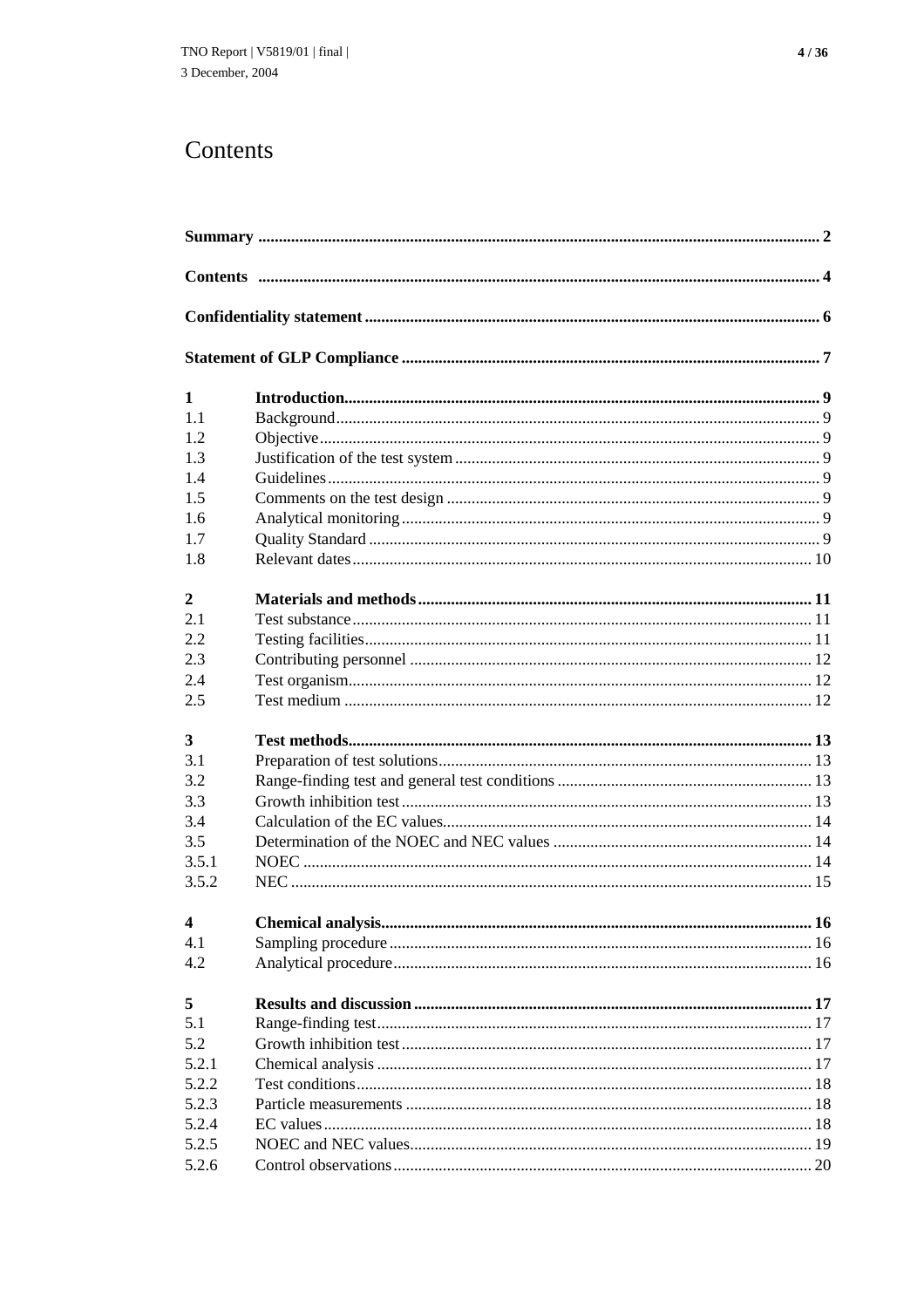| 5.3            |                                                                                  |  |
|----------------|----------------------------------------------------------------------------------|--|
| 5.4            |                                                                                  |  |
| 6              |                                                                                  |  |
| $\overline{7}$ |                                                                                  |  |
| 8              |                                                                                  |  |
|                |                                                                                  |  |
|                |                                                                                  |  |
|                |                                                                                  |  |
|                |                                                                                  |  |
|                | Annex E Results of the chemical analysis of the test substance concentration  31 |  |
|                |                                                                                  |  |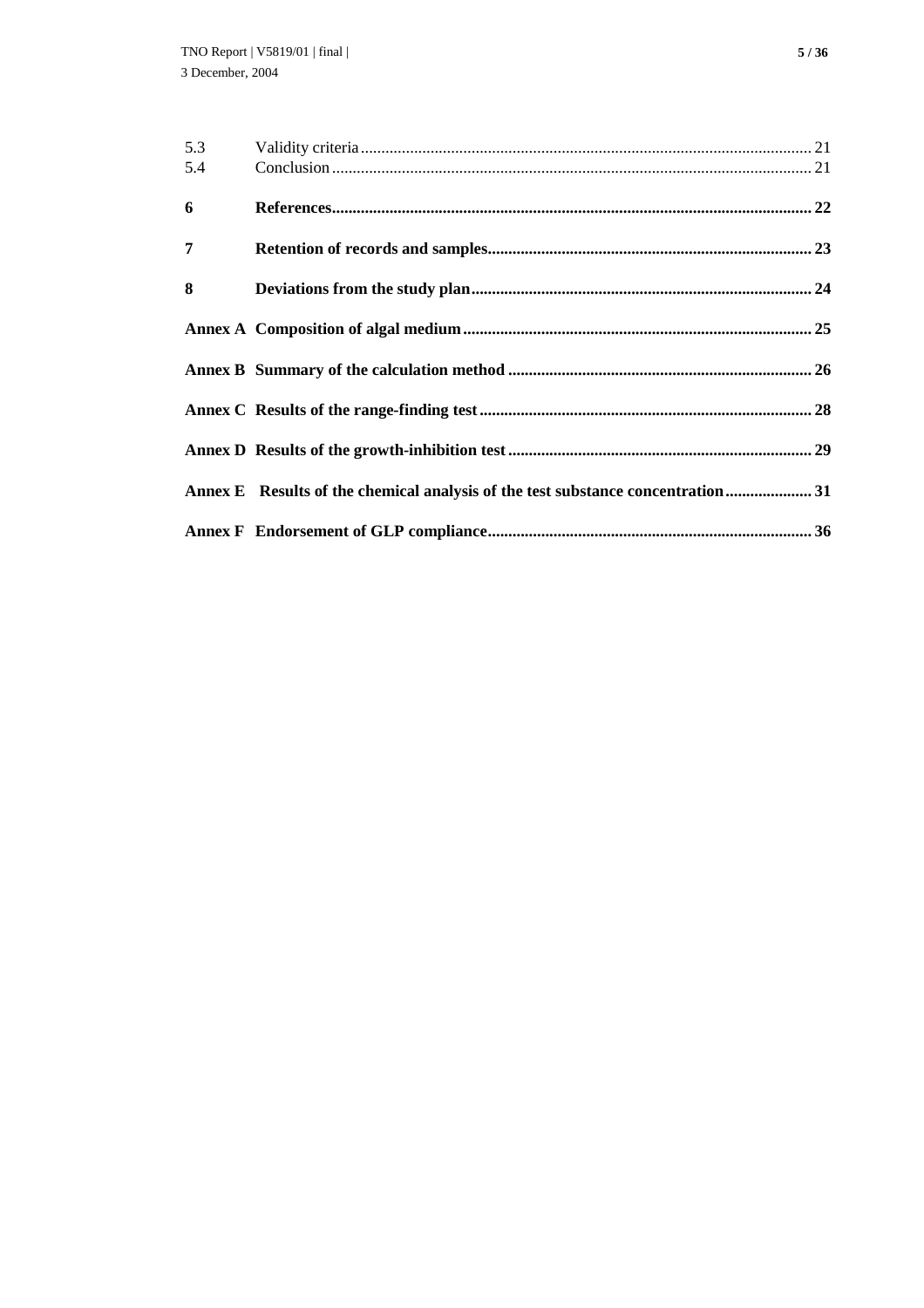# Confidentiality statement

CONFIDENTIAL. This report contains confidential and proprietary information of CEFIC Aromatics Producers Association which must not be disclosed to anyone except the employees of CEFIC Aromatics Producers Association, without the express and written approval of CEFIC Aromatics Producers Association.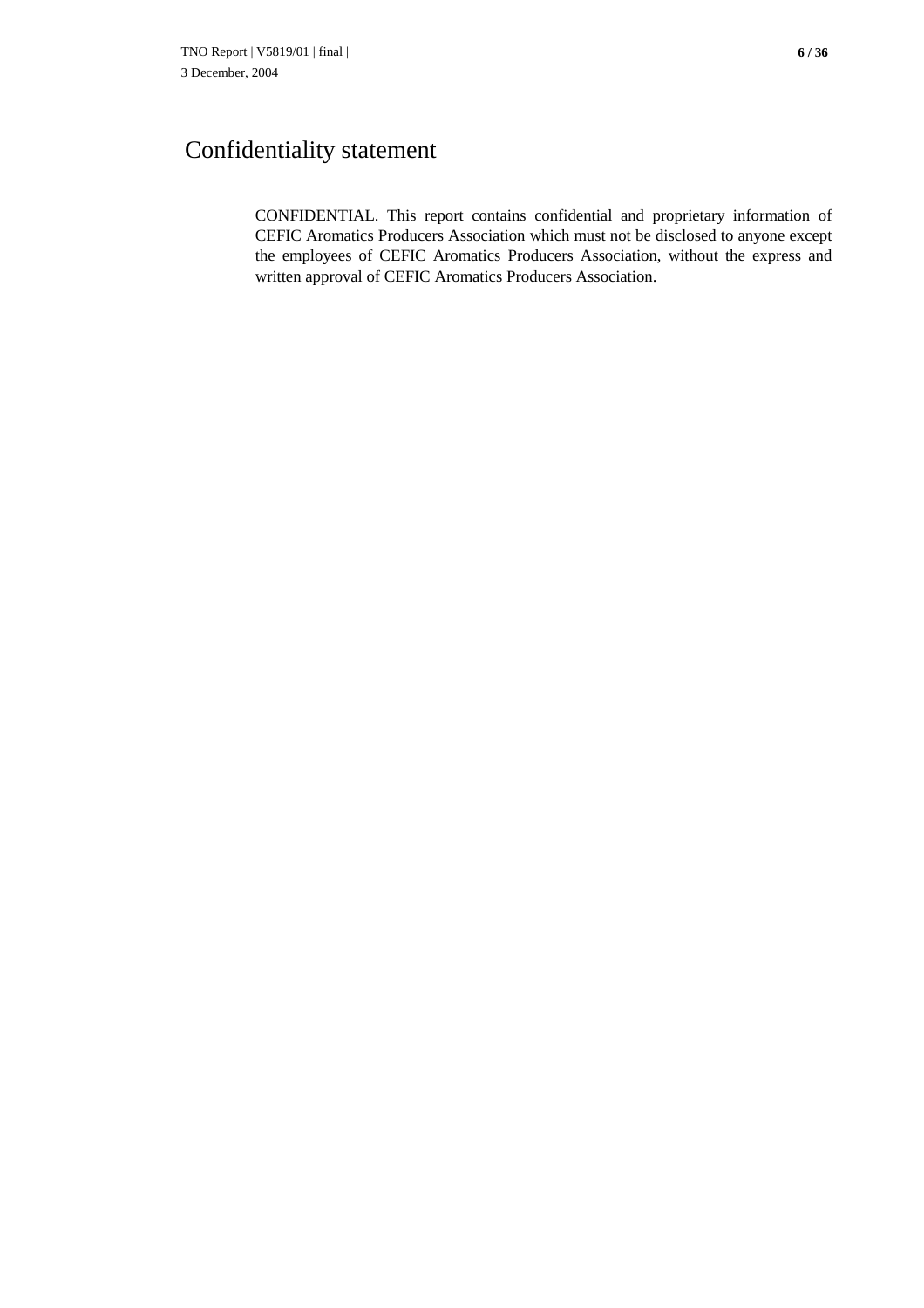## Statement of GLP Compliance

I, the undersigned, hereby declare that this report constitutes a complete, true and accurate representation of the study and its results. All study activities performed by TNO Nutrition and Food Research were carried out in compliance with the current OECD Principles of Good Laboratory Practice (Organisation for Economic Cooperation and Development, Paris, ENV/MC/CHEM (98) 17).

TNO makes no GLP compliance claim for characterisation and verification of the test substance identity and properties.

Drs. A.O. Hanstveit *Study Director*

Approved by:

A.F.M. Kardinaal, Ph.D *Management* Physiological Sciences Department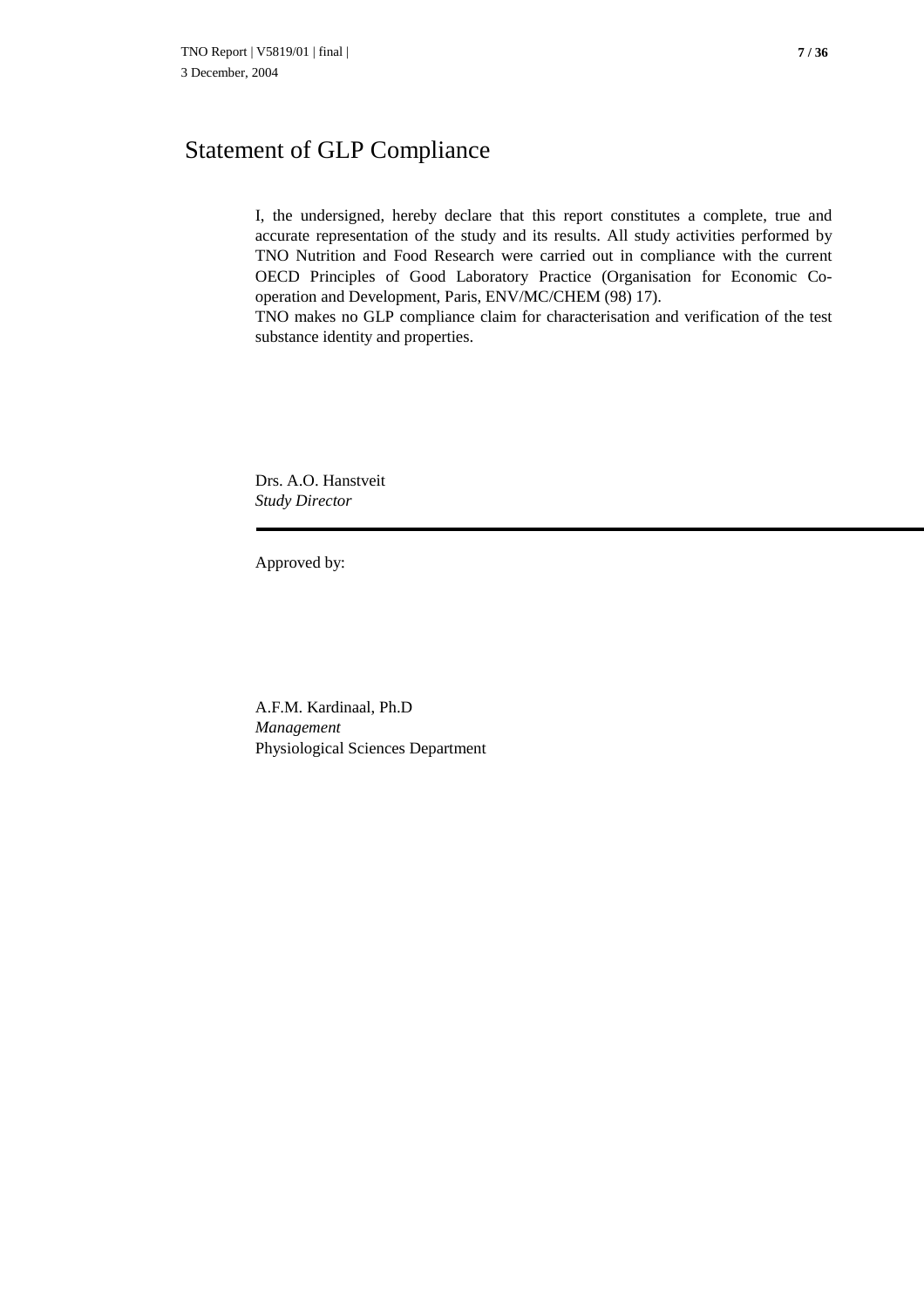### Quality Assurance Statement

| Report title  | <report title=""></report>     |
|---------------|--------------------------------|
| Report number | $<$ report number $>$          |
| Report date   | <date in="" letters=""></date> |

The study plan was inspected as follows:

| Date of inspection             | Date of report                 |
|--------------------------------|--------------------------------|
| <date in="" letters=""></date> | <date in="" letters=""></date> |

The experimental phase of the study was inspected as follows:

Date of inspection Date of report <date in letters>
<date in letters>
<date in letters

This report was audited as follows:

Date of audit Date of report <date in letters> <date in letters>

I, the undersigned, hereby declare that this report provides an accurate record of the procedures employed and the results obtained in this study; all inspections were reported to the Study Director and to laboratory management on the dates indicated.

Dr G.S. Oostenbrug Date: Quality Assurance Auditor TNO Nutrition and Food Research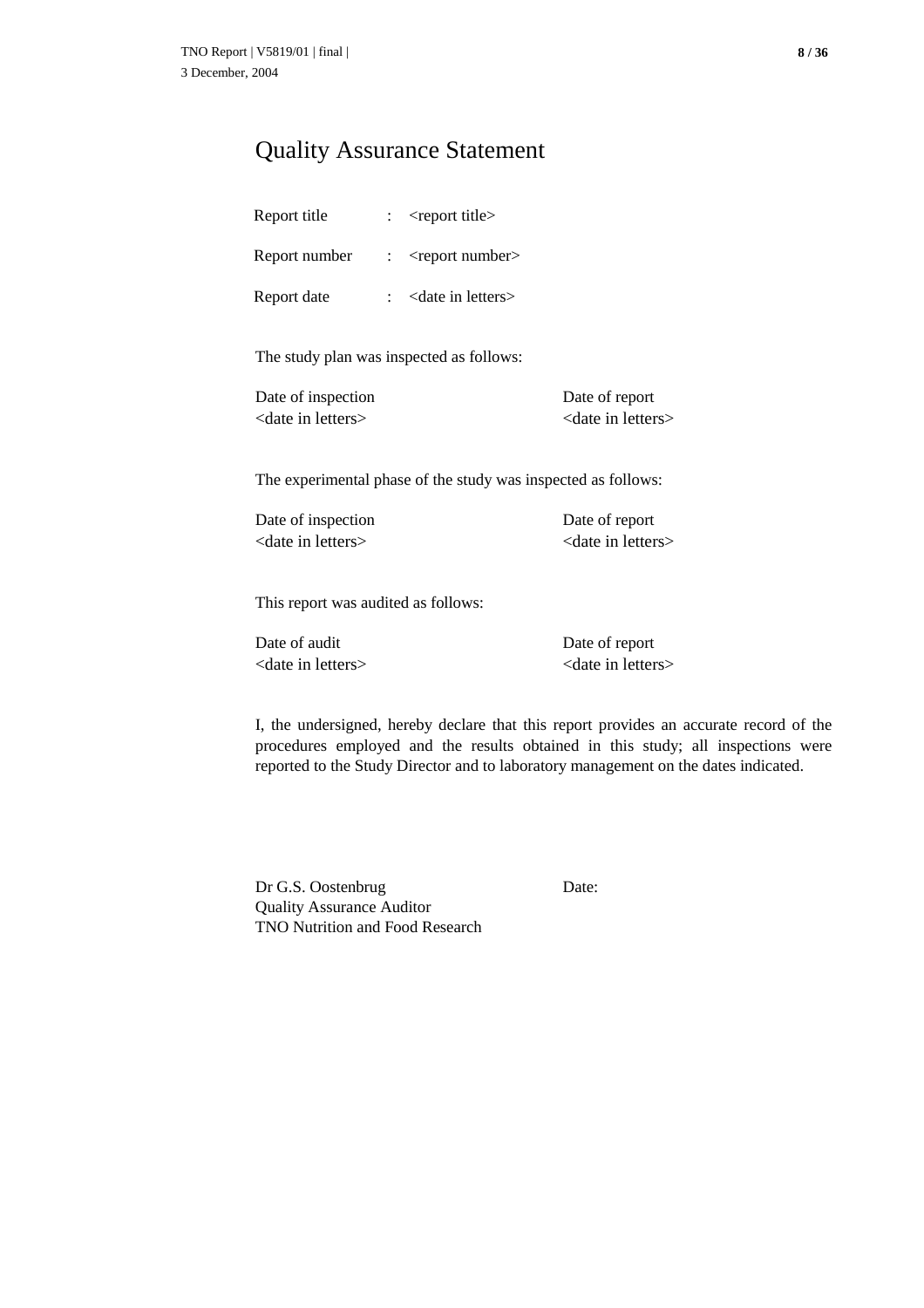### 1 Introduction

#### **1.1 Background**

The toxicity of the product p-xylene to the fresh water green alga *Selenastrum capricornutum* was determined at the request of the sponsor.

#### **1.2 Objective**

The objective of the study was to determine the effect of p-xylene on the growth and growth rate of the algal species *Selenastrum. capricornutum* in a 72h (approx.) algal growth inhibition test according to the OECD No. 201 Guideline [1] and EU C.3 Guideline [2].

#### **1.3 Justification of the test system**

An algal growth inhibition test is specified by the relevant regulations for obtaining data for the hazard and risk assessment of new and existing chemicals, biocides and pesticides. The chosen species is the most widely used of the recommended algal species.

#### **1.4 Guidelines**

The determination was essentially conducted in accordance with the OECD 201 and EU C.3 Guidelines [1,2].

#### **1.5 Comments on the test design**

A standard algal growth inhibition test according to the Guidelines (see 1.4), is not suitable for the testing of a highly volatile substance, as the open test design would lead to substantial evaporative losses. Therefore, modifications according to Mayer et al. [7] has been made to allow the testing in closed filled test vials. A reduced initial algal density (10<sup>3</sup> cells·ml<sup>-1</sup>), an increased NaHCO<sub>3</sub> concentration (300 mg·l<sup>-1</sup>) were applied to avoid substantial pH changes or carbon limited growth in the closed test vials. These modifications were made to allow a substantial increase in algal biomass during the test to meet the acceptance criteria of an algal biomass increase by at least 16 times during the test of 72 hours.

#### **1.6 Analytical monitoring**

The test included analytical determination of test substance concentrations at the start and the end of the test.

#### **1.7 Quality Standard**

The study was carried out according to the OECD principles of Good Laboratory Practice [3].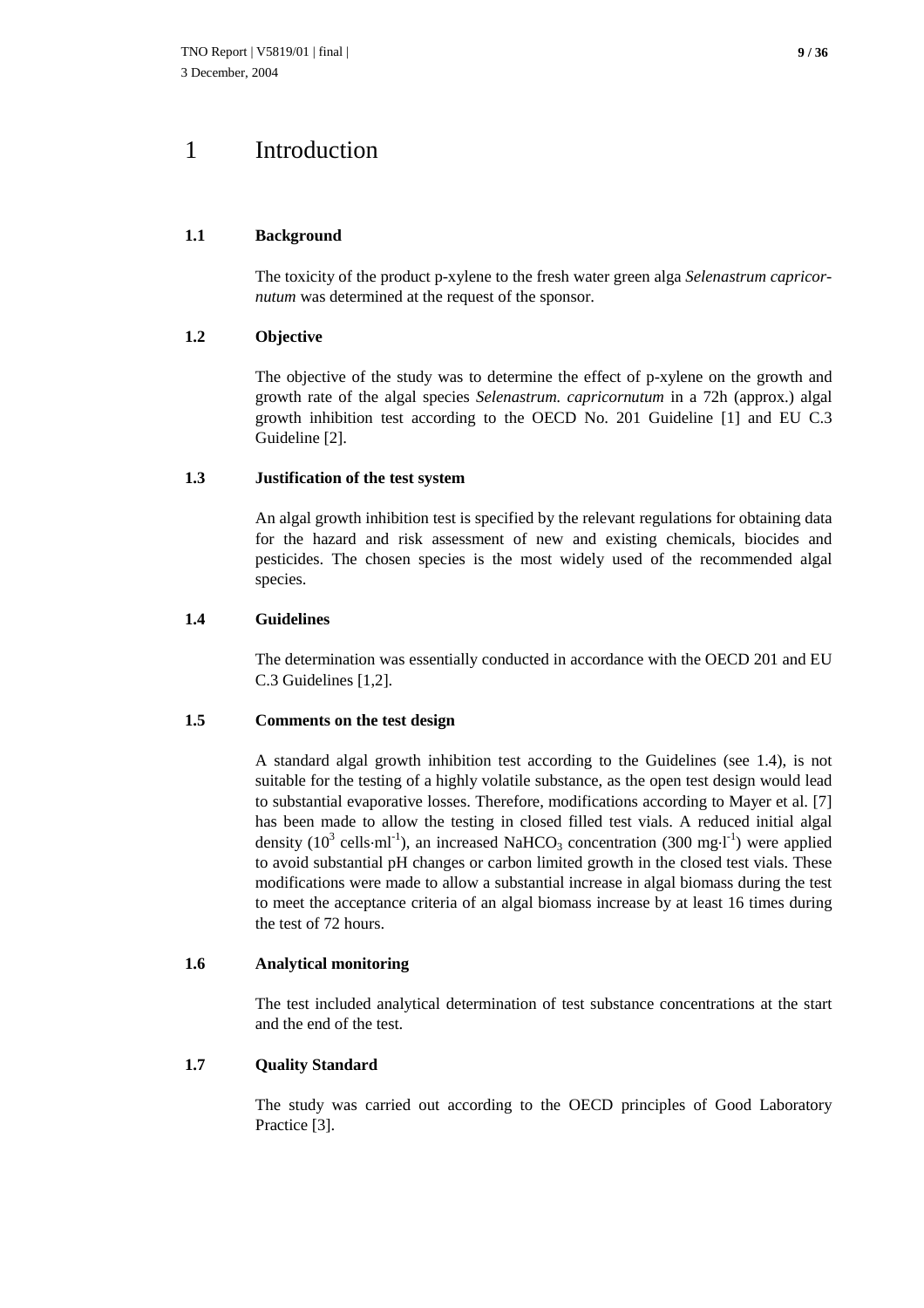#### **1.8 Relevant dates**

| Study plan signed by the Study Director | 3 June 2004                  |
|-----------------------------------------|------------------------------|
| Period of range-finding test            | $\therefore$ 2 – 5 July 2004 |
| Period of growth inhibition test        | $\therefore$ 6 – 9 July 2004 |
| Period of chemical analysis             | : 9 July 2004                |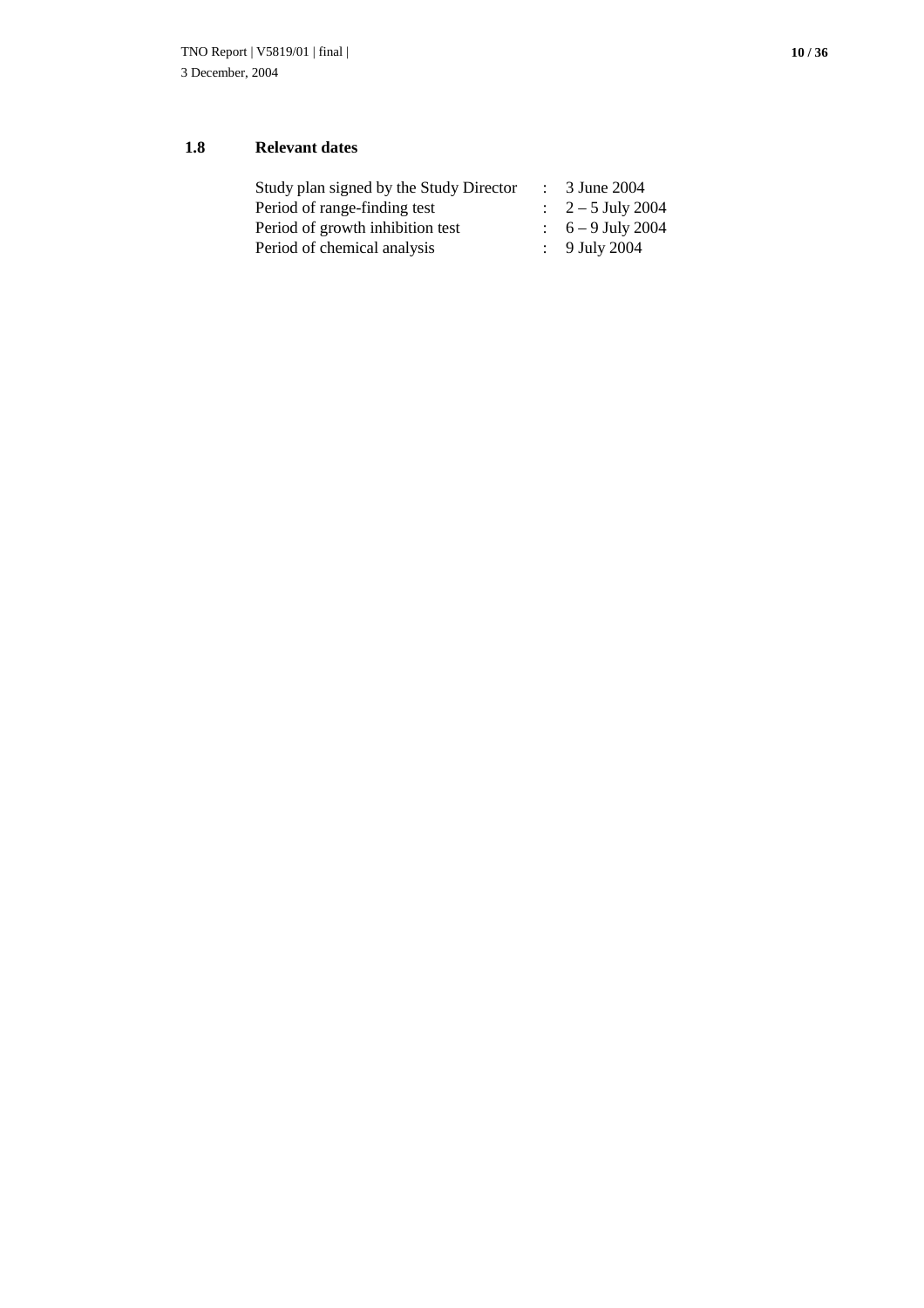# 2 Materials and methods

#### **2.1 Test substance**

The following test substance was examined:

| Name                      |   | p-xylene                         |
|---------------------------|---|----------------------------------|
| Systematic name           |   | 1,4-dimethylbenzene              |
| Physical appearance       |   | colourless transparent liquid    |
| Molecular formula         |   | $C_6H_4CH_3)_2$                  |
| CAS Reg. No.              |   | $106 - 42 - 3$                   |
| Lot no.                   |   | 429739/1                         |
|                           |   | : $\geq$ 99% (GC)                |
| Purity                    |   |                                  |
| Impurities                |   | toluene $\leq 0.5\%$             |
|                           |   | o- and m-xylene $\leq 0.5\%$     |
| Vapour pressure           |   | 11.5 hPa at $25^{\circ}$ C       |
| Log Pow                   |   | 3.15                             |
| Density                   |   | 0.86 g.cm <sup>-3</sup> at 20 °C |
| Solubility in water       | ۰ | $156 \text{ mg.} l^{-1}$         |
| <b>Expiration</b> date    |   | 27 May 2005                      |
| Storage temperature       |   | room temperature                 |
| Protection from light     |   | no                               |
| TNO test substance number |   | 040085                           |
| Receipt of test substance |   |                                  |
| Date                      |   | 19 May 2004                      |
| Quantity                  |   | 1 litre                          |
| Source                    |   | Sigma (Fluka)                    |
|                           |   |                                  |

The details above have been taken from the IUCLID file and the Fluka catalog.

#### **2.2 Testing facilities**

The study was carried out by the Physiological Sciences Department of TNO Nutrition and Food Research. The chemical analysis of the test media were carried out by the Analytical Sciences Department of TNO Nutrition and Food Research. Both laboratories are located at:

| Street address  | <b>Postal address</b> |
|-----------------|-----------------------|
| Utrechtseweg 48 | P.O. Box 360          |
| 3704 HE ZEIST   | 3700 AJ ZEIST         |
| The Netherlands | The Netherlands       |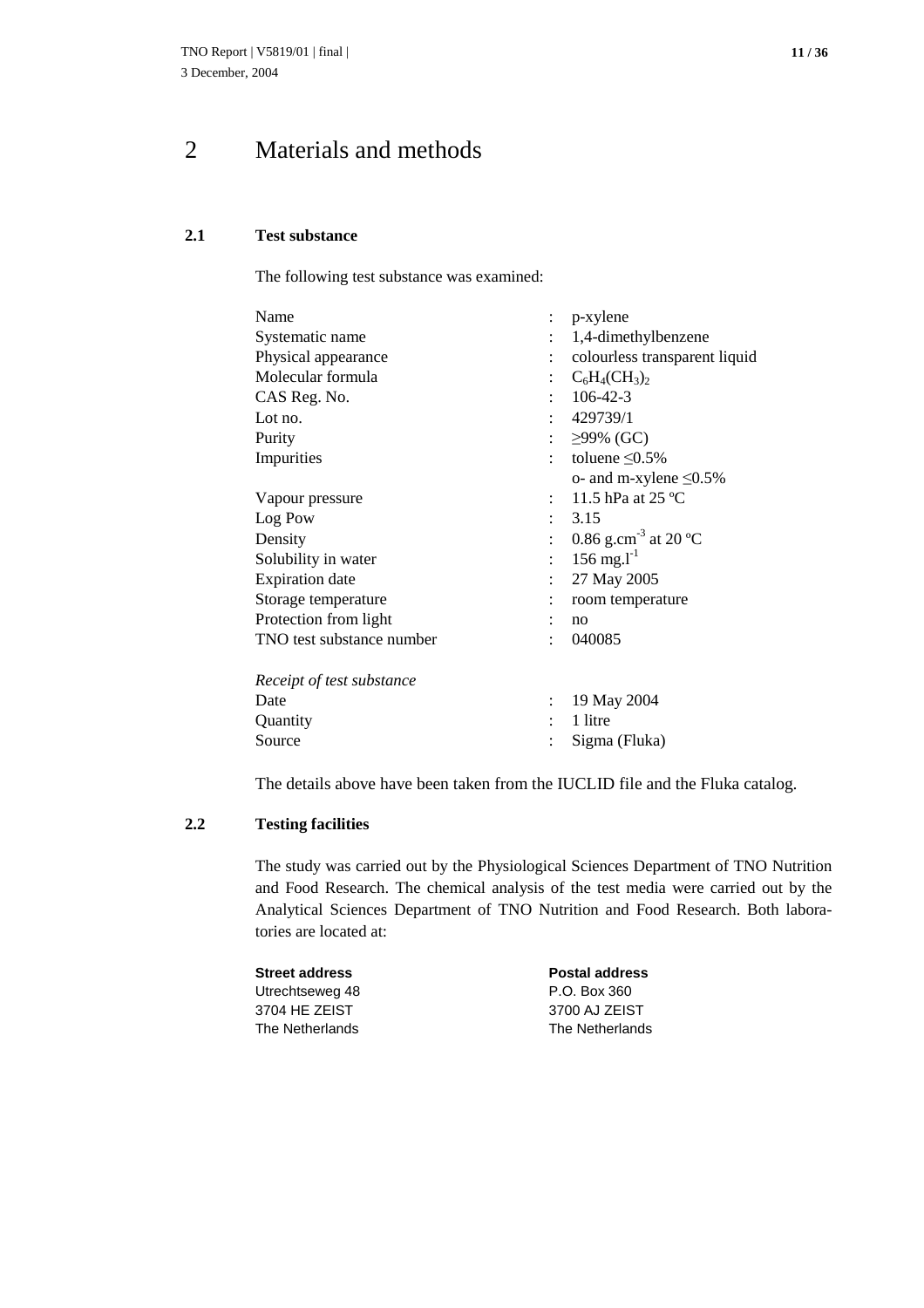#### **2.3 Contributing personnel**

H. Oldersma *Technician* Physiological Sciences Department

Mr. A. Schouten *Responsible for analyses*

Mr. R. Engel *Technician* Analytical Sciences Department.

#### **2.4 Test organism**

The fresh-water green alga *Selenastrum capricornutum* (CCAP 278/4)*1)*, which belongs to the order of *Chlorococcales* (class *Chlorophyceae*), was used as the test organism. The culture was supplied by the CCAP, The Freshwater Biological Association, the Ferry House, Far Sawrey, Ambleside, Cumbria LA22 OLP, England. This organism is the preferred species for regulatory testing.

A pre-culture of algae in the exponential growth phase was prepared as detailed in OECD Guideline No. 201 [1], using the medium described in 2.5.

#### **2.5 Test medium**

The medium was prepared from concentrated stock solutions in ultra pure water (Annex A). It was sterilized by micropore filtration and contained 300 mg. $I<sup>-1</sup>$  NaHCO<sub>3</sub> (not 50 mg. $I^1$  as specified in the OECD Guideline [1], this in order to improve the buffer capacity of the medium). Furthermore, the medium contained Fe-citrate, because the growth of the algae can become erratic in the absence of complexed iron.

*<sup>1)</sup>* The taxonomical status of this algal species has changed and is referred to as *Pseudokirchneriella subcapitata*.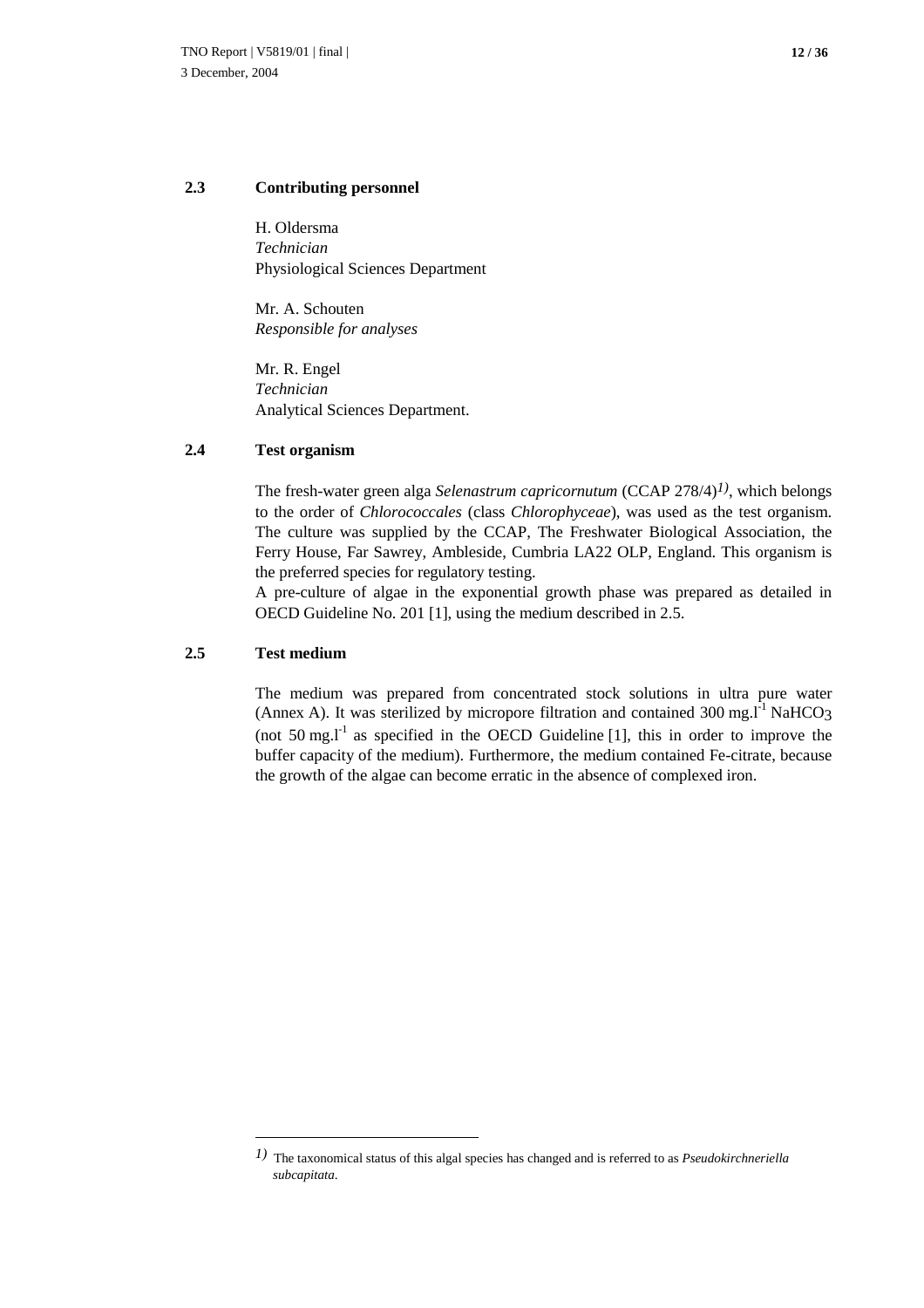### 3 Test methods

#### **3.1 Preparation of test solutions**

The following solutions of the test substance were made:

- For the range-finding test a stock was prepared based on the solubility in pure water (see 2.1). An amount of 109 µl p-xylene was added to 600.66 ml algal medium (this equals 181  $\mu$ l·l<sup>-1</sup>) which completely filled a bottle with a magnetic stirrer bar. With a density of 0.86 g.cm<sup>3</sup>, 181  $\mu l \cdot l^{-1}$  p-xylene equals 156 mg $\cdot l^{-1}$ . Then the bottle was tightly closed and the contents stirred during 18.5 hours. Dilutions were then prepared in medium so as to yield a nominal test substance concentration series of 0.3, 0.99, 3.0, 9.9 and 99 mg.l<sup>-1</sup>.
- For the growth inhibition test, an amount of 13 ul p-xylene was added to 1103 g. algal medium which completely filled a bottle with a magnetic stirrer bar. Then the bottle was tightly closed and stirred for approximately 18 hours. The expected p-xylene concentration was 10 mg.<sup>1-1</sup> based on a density of 0.86 g.cm<sup>3</sup>. From the clear stock dilutions were prepared in medium so as to yield a nominal test substance concentration series of 0.32, 1.0, 1.8, 3.2 and 10 mg·l<sup>-1</sup>.

#### **3.2 Range-finding test and general test conditions**

The range-finding test was conducted as a simplified version of OECD Guideline No. 201 [1].

Suitable numbers of 40 ml EPA vials with a Teflon® lined septum screw cap were coded.

A suspension of algae in the algal medium containing  $10^5$  cells.ml<sup>-1</sup> was prepared by dilution of a pre-culture (section 2.4) containing  $4.61 \times 10^5$  cells.ml<sup>-1</sup>. A 0.4 ml volume of this algal suspension was added to 40 ml of the appropriate solutions of the test substance (section 3.1) in the test flasks, yielding a nominal initial cell density of  $10<sup>3</sup>$ cells. $ml^{-1}$ . Each test vial was tightly closed after addition of the algae.

The test was set up in duplicate with four controls containing only algae. Flasks were incubated at  $23 \pm 2$  °C. Algal cells were kept in suspension by rolling the flask horizontally, achieved by shaking in a Gallenkamp orbital shaker at approximately 100 rpm. The light intensity radiated by the fluorescent lamps was within the standard range of 60-120  $\mu$ mol.s<sup>-1</sup> .m<sup>-2</sup>. The light intensity was measured at 2 positions in the incubator with a Bottemanne Weather Instruments Photosynthetic Radiometer RA200 Q. After 3 days of incubation, algal densities (cells.ml<sup>-1</sup>) and algal biovolume ( $\mu$ m<sup>3</sup>.ml<sup>-1</sup>) were determined with the electronic particle counter (Coulter Multisizer IIe).

#### **3.3 Growth inhibition test**

The growth inhibition test was conducted as detailed in the study plan. This study plan was developed on the basis of OECD 201 and EU C.3 Guidelines [1,2], using selected incubation conditions given in the International Standard ISO 8692 [4].

Test flasks, test solutions and algal medium were prepared as detailed in sections 3.1 and 3.2.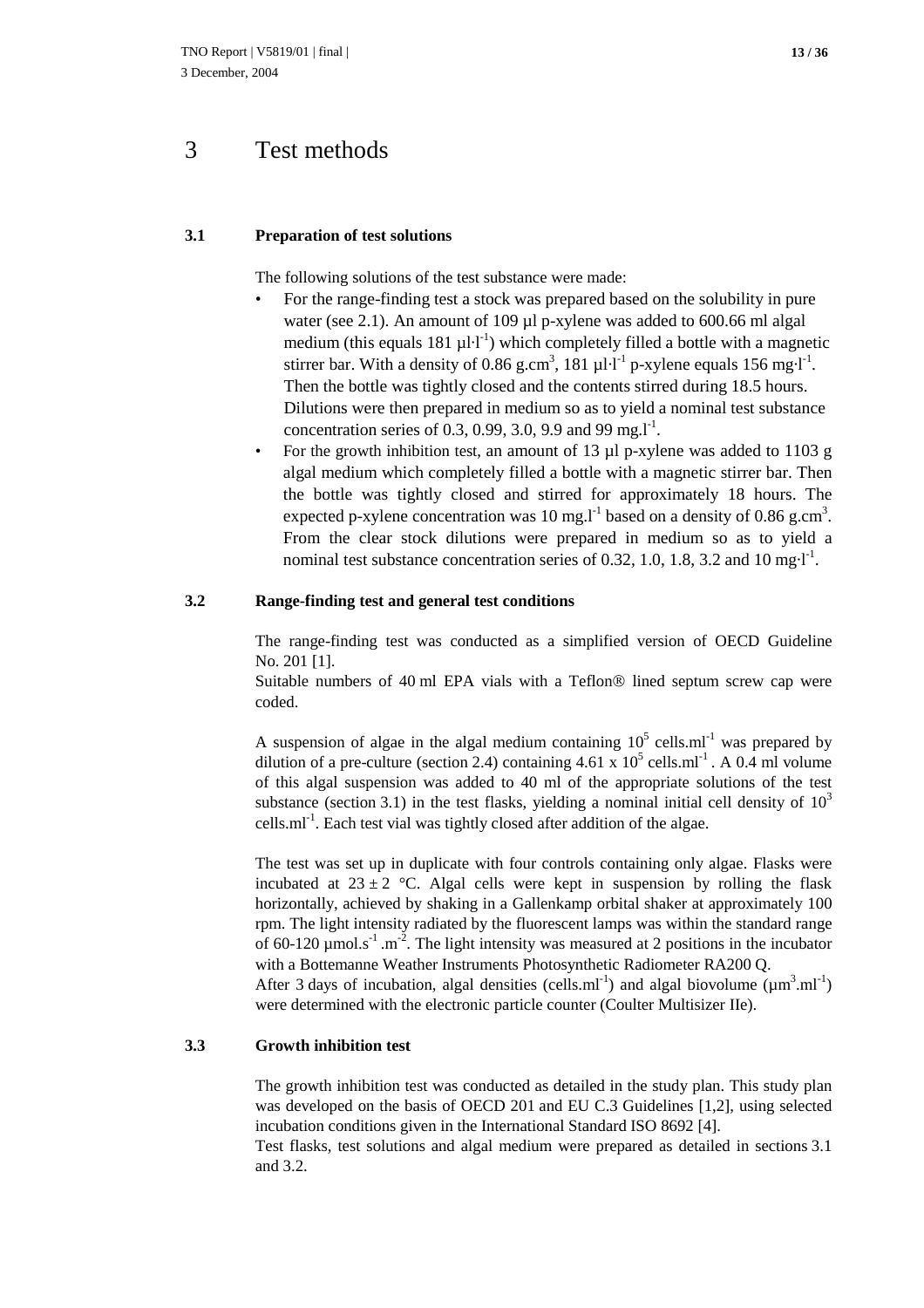A suspension of algae in the algal medium containing  $10^5$  cells.ml<sup>-1</sup> was prepared by dilution of a pre-culture (section 2.3) containing  $11.63 \times 10^5$  cells.ml<sup>-1</sup>. A volume of 0.4 ml of this algal suspension was added to 40 ml of the appropriate solutions of the test substance (section 3.1) in the test flasks, yielding a nominal initial cell density of  $10<sup>3</sup>$ cells $\cdot$ ml<sup>-1</sup>. Each test vial was tightly closed after addition of the algae. At each sampling time three vials per test substance concentration will be sacrificed for measurements. Additional duplicate flasks with  $(t=3$  days) and without  $(t=0$  days) algae were prepared to allow chemical analysis.

The nominal test substance concentration series tested was 0.32, 1.0, 1.8, 3.2 and 9.9 mg $\cdot$ l<sup>-1</sup> after addition of algal suspension.

The test was carried out in triplicate with six controls containing algae only.

All flasks were incubated as described in section 3.2.

The initial density was calculated from the measured density in the algal pre-culture used for the inoculation, divided by the appropriate dilution factor.

Algal densities (cells.ml<sup>-1</sup>) and algal biovolume ( $\mu$ m<sup>3</sup>.ml<sup>-1</sup>) were determined after 25.5, 49 and 73 hours (see section 3.2). The mean values were used for further calculations.

The pH was measured at the start (medium without algae) and after 73 h in all cultures. The morphology of the algae was examined visually with the aid of a microscope at the start and end of the test. The light intensity at two different culture positions was measured at the start of the test.

#### **3.4 Calculation of the EC values**

The effect of a test substance on the growth of algae can be expressed by quantities denoted as the EC10, EC50 and EC90 (EC = Effect Concentration), i.e. the concentration of test substance that reduces the growth rate, the viability of the inoculum of algae by 10, 50 and 90% respectively.

In this study the EC values with respect to the growth rate and exponential growth  $(E<sub>r</sub>C)$ values), were calculated by means of a parametric model developed by Kooijman *et al.* [6] assuming an error proportional to the number of cells; a summary of the method is given in Annex B.

This calculation method is based on the assumptions made in the OECD Guideline 201. It has been used in ring tests of algal growth inhibition test Guidelines [8,9]. These ring tests have demonstrated that  $E<sub>r</sub>CS0$  values calculated by this method are identical to those calculated by the method given in the Guidelines [9].

EC values with respect to the area under the growth curve  $(E<sub>b</sub>C$  values) were calculated by the method given in the OECD Guideline [1]. The values were calculated by linear interpolation of a plot of the percentage reduction in growth  $(I_A)$  against the log concentration of the test substance.

#### **3.5 Determination of the NOEC and NEC values**

#### *3.5.1 NOEC*

The average specific growth rate  $(\mu)$  was determined according to the OECD Guideline [1]. The NOEC (no-observed-effect concentration) was determined as the highest concentration at which no statistically significant inhibition of  $\mu$ , with respect to the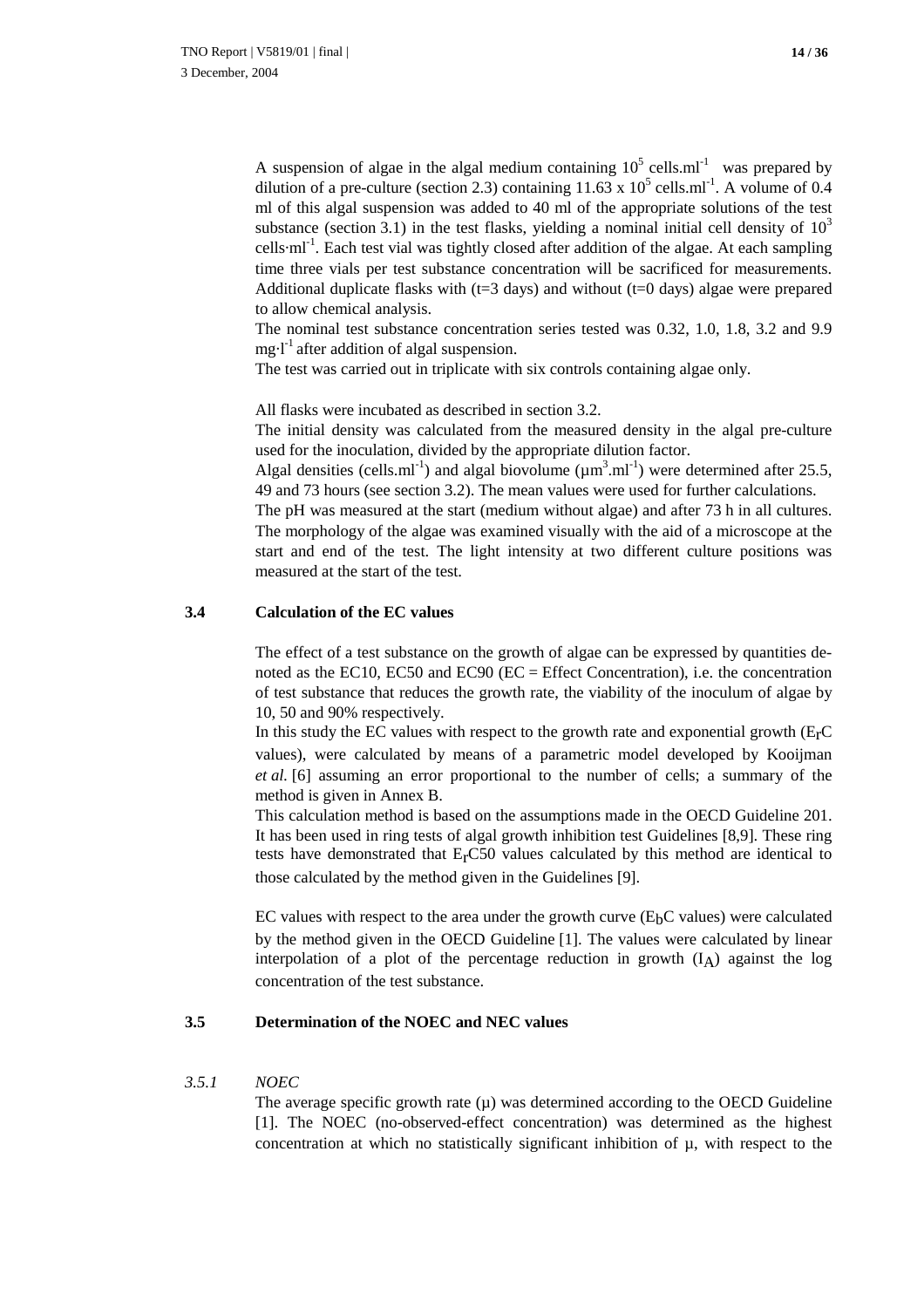control µ, was observed. Statistical significance was determined with a one tailed t-test  $(\alpha = 5\%)$ .

#### *3.5.2 NEC*

In addition, model calculations were carried out using the DEBtox software package according to the Dynamic Energy Budgets Theory developed by Kooijman and Bedaux [10]. Model parameters for population growth and their asymptotic standard deviation and correlation coefficients were estimated. The NEC (no-effect concentration), was calculated from the Profile Ln Likelihood function [10,11]. This method offers a completely different basis for calculating No Effect and offers complementary information to the traditional statistical NOEC or EC10/20 approach.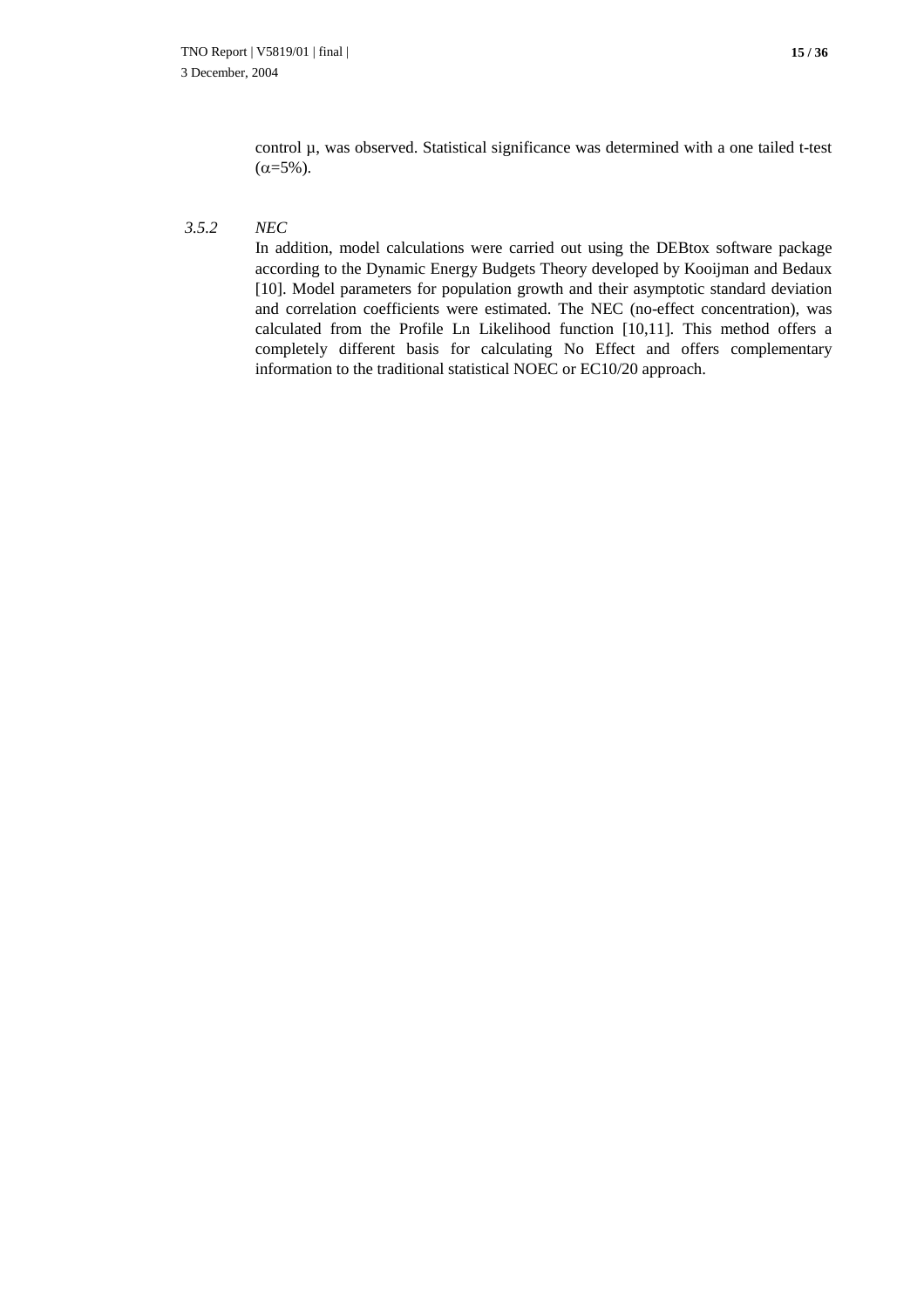## 4 Chemical analysis

#### **4.1 Sampling procedure**

At the start of the growth inhibition test, duplicate 40 ml samples for analysis were prepared from all solutions containing nominal test substance concentrations of 0, 0.32, 1.0, 1.8, 3.2 and 10 mg $\cdot$ <sup>1</sup>. Sample solutions without algae were acidified with 0.4 ml 1 M HNO3, tightly closed and stored in a refrigerator pending analyses. The samples of stock solution were placed in 100 ml brown glass and 40 ml EPA clear vials. At the end of the test, duplicate 40 ml samples of all test substance concentrations, in presence of algae, were taken, acidified and transferred to the analytical department.

#### **4.2 Analytical procedure**

The analytical procedure is described in Annex E.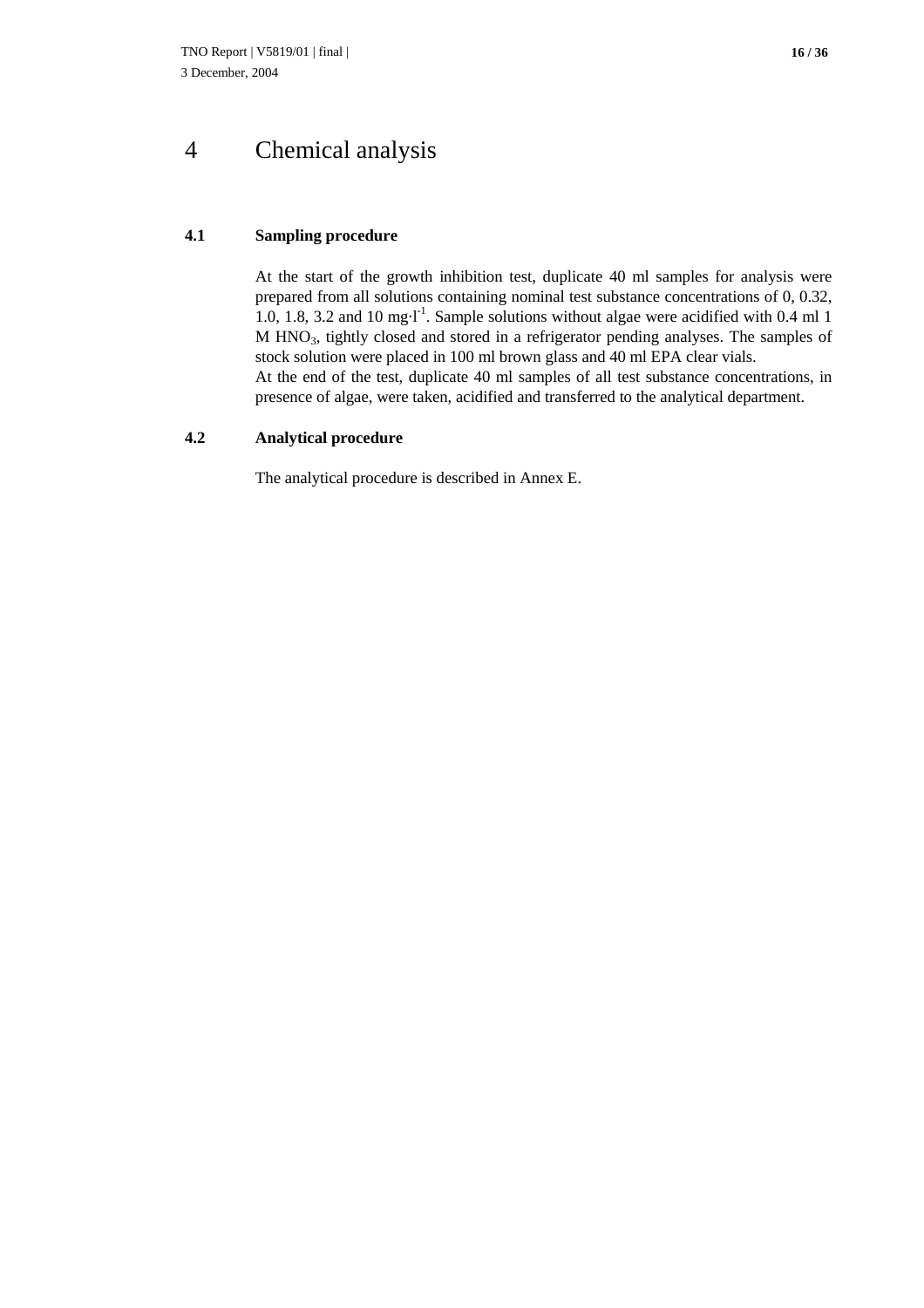### 5 Results and discussion

#### **5.1 Range-finding test**

Most test vials were opened and the content was lost, caused by a high shaking speed of the roller platform. However, for each concentration, including the blank without test substance, one vial could be retrieved to allow an estimation of the concentration-effect curve. The results of the cell counts in the various suspensions are listed in Annex C, Table C1.

The range-finding test revealed that inhibiting effects could be expected at nominal test substance concentrations  $\geq 1$  mg·l<sup>-1</sup>.

#### **5.2 Growth inhibition test**

#### *5.2.1 Chemical analysis*

The results of the chemical analyses are included in Annex E. In the range finding test the highest test substance concentration of  $64.2 \text{ mg-l}^1$  in algae medium was measured in the stock solution. In the growth inhibition test a stock solution with a nominal p-xylene concentration of 10 mg·l<sup>-1</sup> was prepared in the same way and resulted in an actual concentration of 8.0 mg·l<sup>-1</sup>. During the preparation of the stock solution, some of the pxylene may have been lost probably due to evaporation. A summary of the results of the chemical analysis of the test substance solutions are given in Table 2. The measured concentrations were found to be  $45.2 - 80.1\%$  of the nominal concentrations at the start of the test and  $30.7 - 42.3\%$  of the nominal concentrations at the end of the test and they show a linear relationship with the nominal concentrations. As the measured concentrations were generally less than 80% of the nominal concentrations and decreased during the test, the effect values were expressed relative to exposure concentrations [5] calculated according the procedure described in annex B. No indication of transformation of the test substance was observed.

Table 2 Results of the analysis of the concentration of p-xylene in the algal test media without alga (mean values of duplicate measurements, corrected for 1% acidification)

| <b>Nominal</b>                          | Concentration p-xylene (mg.I <sup>-1</sup> ) |                   |       |                   |                 |
|-----------------------------------------|----------------------------------------------|-------------------|-------|-------------------|-----------------|
| concentration<br>p-xylene<br>$(mg.l^1)$ | 0 h                                          | $%$ of<br>nominal | 73 h  | $%$ of<br>nominal | <b>Exposure</b> |
| 0                                       | < 0.1                                        |                   | < 0.1 |                   |                 |
| 0.32                                    | 0.19                                         | 60.3              | 0.14  | 42.3              | 0.14            |
|                                         | 0.47                                         | 46.6              | 0.39  | 38.9              | 0.44            |
| 1.8                                     | 0.81                                         | 45.2              | 0.56  | 30.8              | 0.81            |
| 3.2                                     | 1.68                                         | 52.5              | 0.98  | 30.7              | 1.45            |
| 10                                      | 8.01                                         | 80.1              | 3.92  | 39.2              | 4.65            |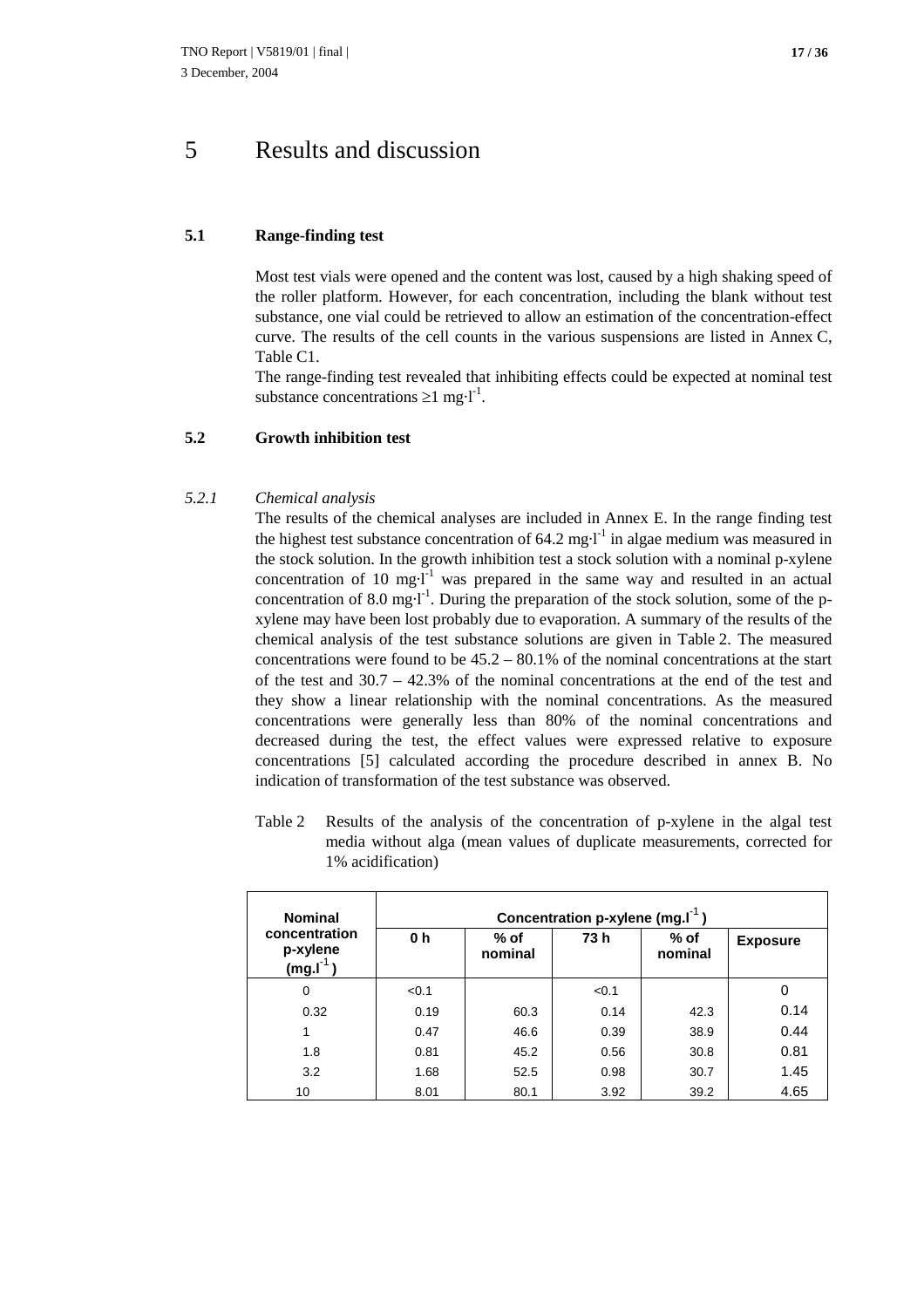

*Figure 1 - Illustration of the measured p-xylene concentrations versus nominal p-xylene concentrations and the calculated geometric mean concentrations(exposure).*

#### *5.2.2 Test conditions*

The temperature and the light intensity was measured to be 21.7 °C – 23.0 °C (average 22.2°C) and 76 – 103  $\mu$ mol.s<sup>-1</sup>.m<sup>-2</sup>, both being within the limits mentioned in the study plan.

At the start of the test the pH of the algal medium was measured to be 8.0. At the end of the test the pH of the test media varied between pH8.5 and 9.2, exept for the highest test substance concentration where the algal growth was nearly completely inhibited and the pH value remained at pH 7.8 – 7.9.

#### *5.2.3 Particle measurements*

Algal density measurements (corrected for the background particle counts) in the various suspensions are shown in Annex D, Tables D1-D3. The mean values are given in Annex D, Tables D4.

#### *5.2.4 EC values*

The parametric model tested to fit the data assumes an effect on the growth rate and exponential ( $E<sub>r</sub>C$  values). The results of the model fit are given in Annex D, Table D5. The values shown in Table D5 demonstrate that algal densities could be used for the calculation therefore the biovolumes were not used.

The growth curves for the various concentrations of the test substance are shown in Figure 2, and the concentration-effect curves in Figure 3. The data points shown in these figures represent the mean of the algal density in each of the flasks containing one concentration of test substance. The curves were obtained by parametric model calculations.

The EC50 with respect to growth rate ( $E<sub>r</sub>$ C50) was found to be 4.36 mg.l<sup>-1</sup> with a 95% confidence interval of 4.06 through 4.67 mg $\cdot$ l<sup>-1</sup>.

The effect values, and the growth parameters calculated from the data, are given in Table 3.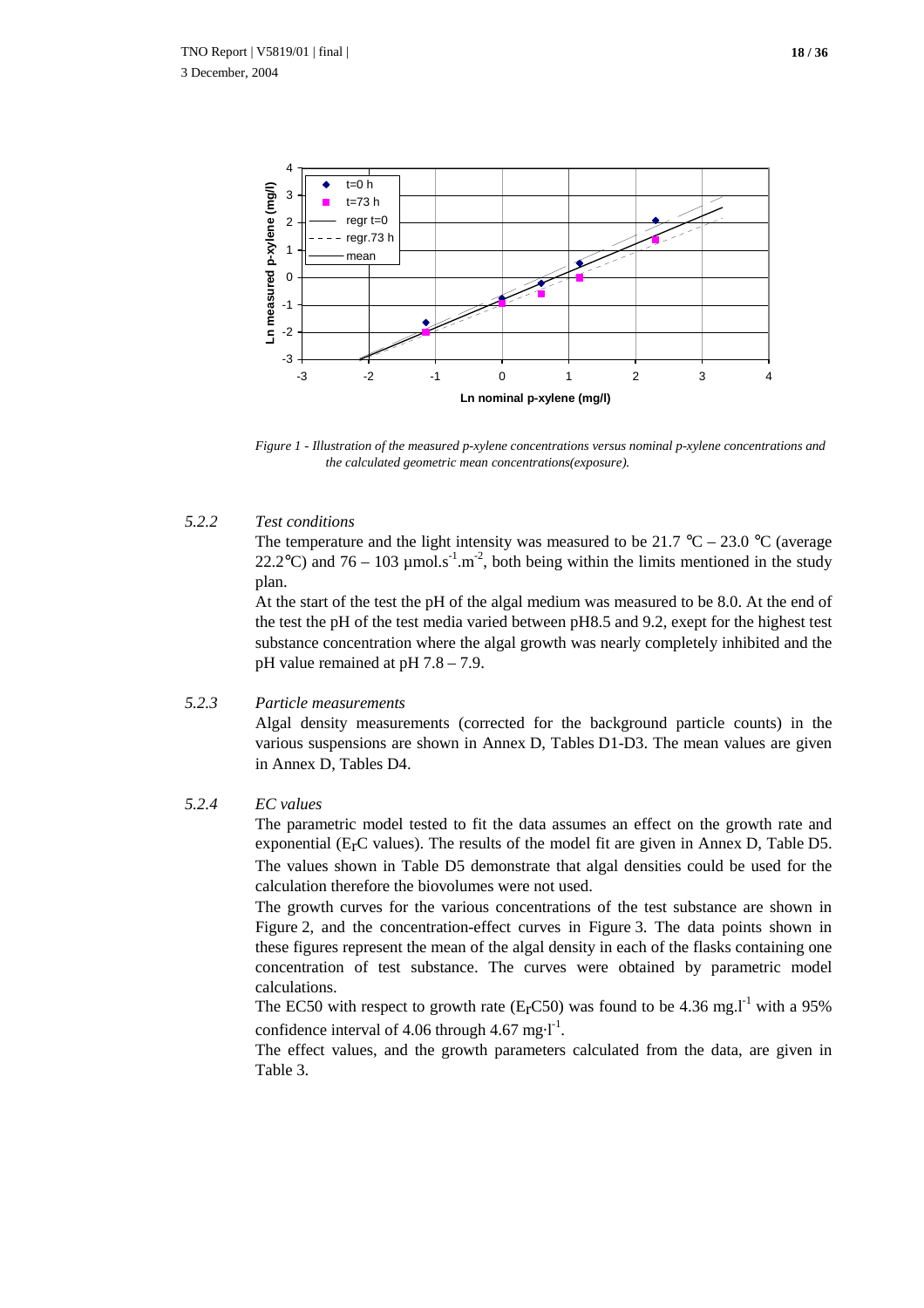| <b>Parameter</b>   | <b>Dimension</b>        | Value (95% confidence limit)       |
|--------------------|-------------------------|------------------------------------|
| inoculum           | $10^3$ cells.ml $^{-1}$ | $1.0(0.91 - 1.1)$                  |
| growth rate        | $h^{-1}$                | $0.084$ (0.082 - 0.087)            |
| gradient           | dimensionless           | $2.6(1.8 - 3.4)$                   |
| E <sub>r</sub> C10 | $mg.l^{-1}$             | 1.9                                |
| $Er$ C50           | $mg.l^{-1}$             | $4.36(4.06 - 4.67)$                |
| E <sub>r</sub> C90 | $mg.l^{-1}$             | 10                                 |
| E <sub>b</sub> C10 | $mg.l^{-1}$             | $0.72$ (0.44 – 0.81) <sup>a)</sup> |
| $Eb$ C50           | $mg.l^{-1}$             | 2.2 $(1.4 - 4.6)^{a}$              |
| $Eb$ C90           | $mg.l-1$                | 4.4 $(1.4 - 4.6)^{a}$              |

Table 3 The model parameters calculated from the results of the growth inhibition test and the results of calculations of the area under the growth curves with pxylene and *Selenastrum capricornutum*

a) range between tested concentrations

The area under the growth curves was calculated using the mean values given in Annex D, Table D4 and the results are given in Annex D, Table D6.

The E<sub>b</sub>C values shown in Table 3 have been derived from the concentration-effect curve by linear interpolation. The  $E_bC50$  value is always lower than the  $E_cC50$  value, the latter being a biomass independent effect. Such a difference has also been observed in international ring tests [8,9].

#### *5.2.5 NOEC and NEC values*

The average specific growth rate  $(\mu)$  and percentage inhibition was determined according to the OECD Guideline 201 [1] and is given in Annex D, Table D7. The noobserved-effect-concentration (NOEC) of p-xylene was found to be  $0.44 \text{ mg.l}^{-1}$ .

In order to obtain a better estimate of the NOEC value, the No-Effect-Concentration (NEC) was calculated with the method given in ref. [10,11].

The NEC was found to be 1.30 mg.<sup>11</sup>, with a 95% confidence interval of  $1.23 - 1.36$  $mg.I<sup>-1</sup>$ . The difference between NEC and NOEC reflect the variation in cell counts.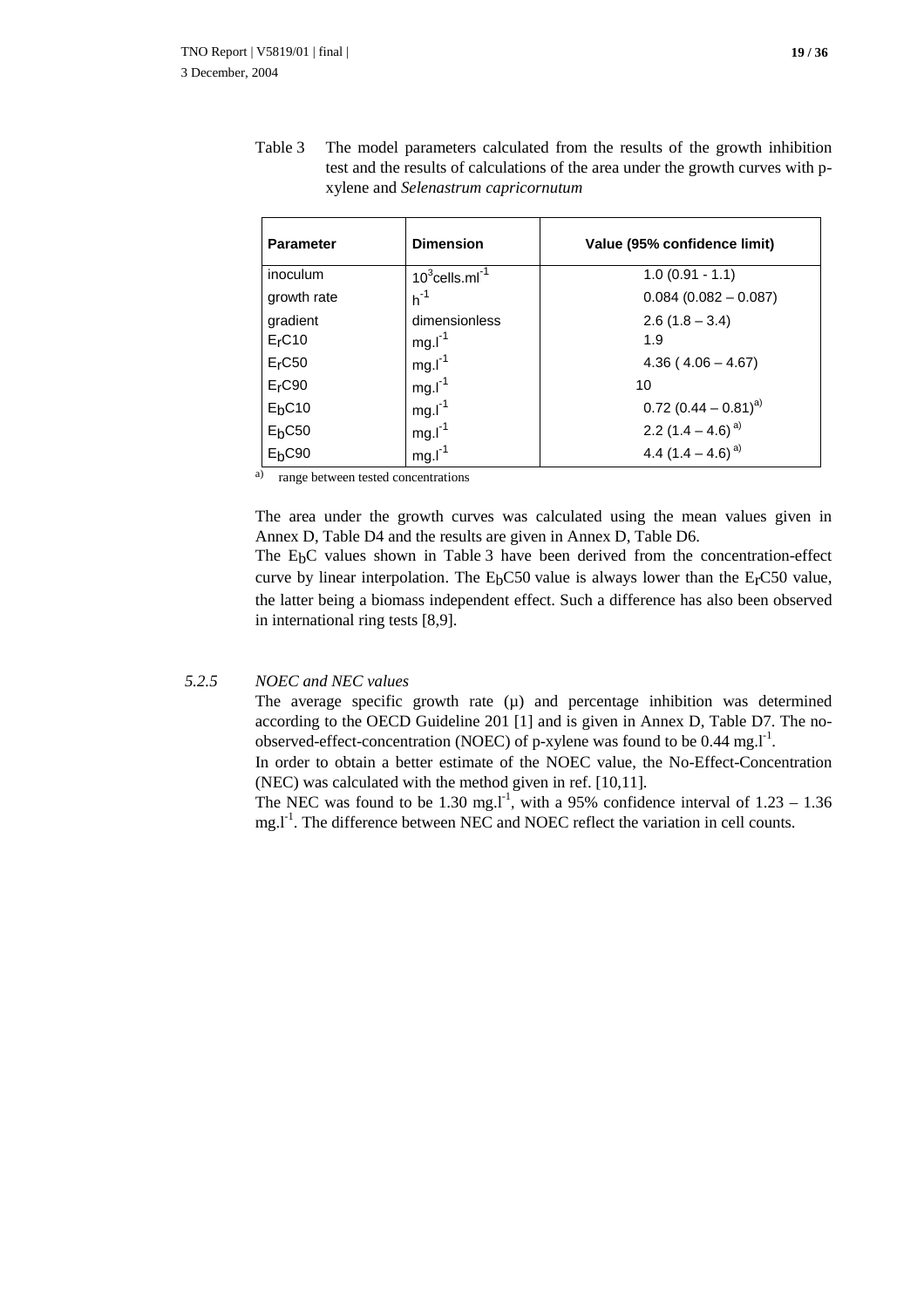

*Figure 2 Growth curves of Selenastrum capricornutum at different concentrations of p-xylene.*



*Figure 3 p-Xylene concentration-effect curves for Selenastrum capricornutums after different incubation periods.*

#### *5.2.6 Control observations*

Microscopic inspection of the morphology of algal cells in the preculture at the start of the test revealed normal cells. At the end of the test no abnormal cells were observed in the cultures containing different concentrations of p-xylene. No algae were found in the highest test substance concentration.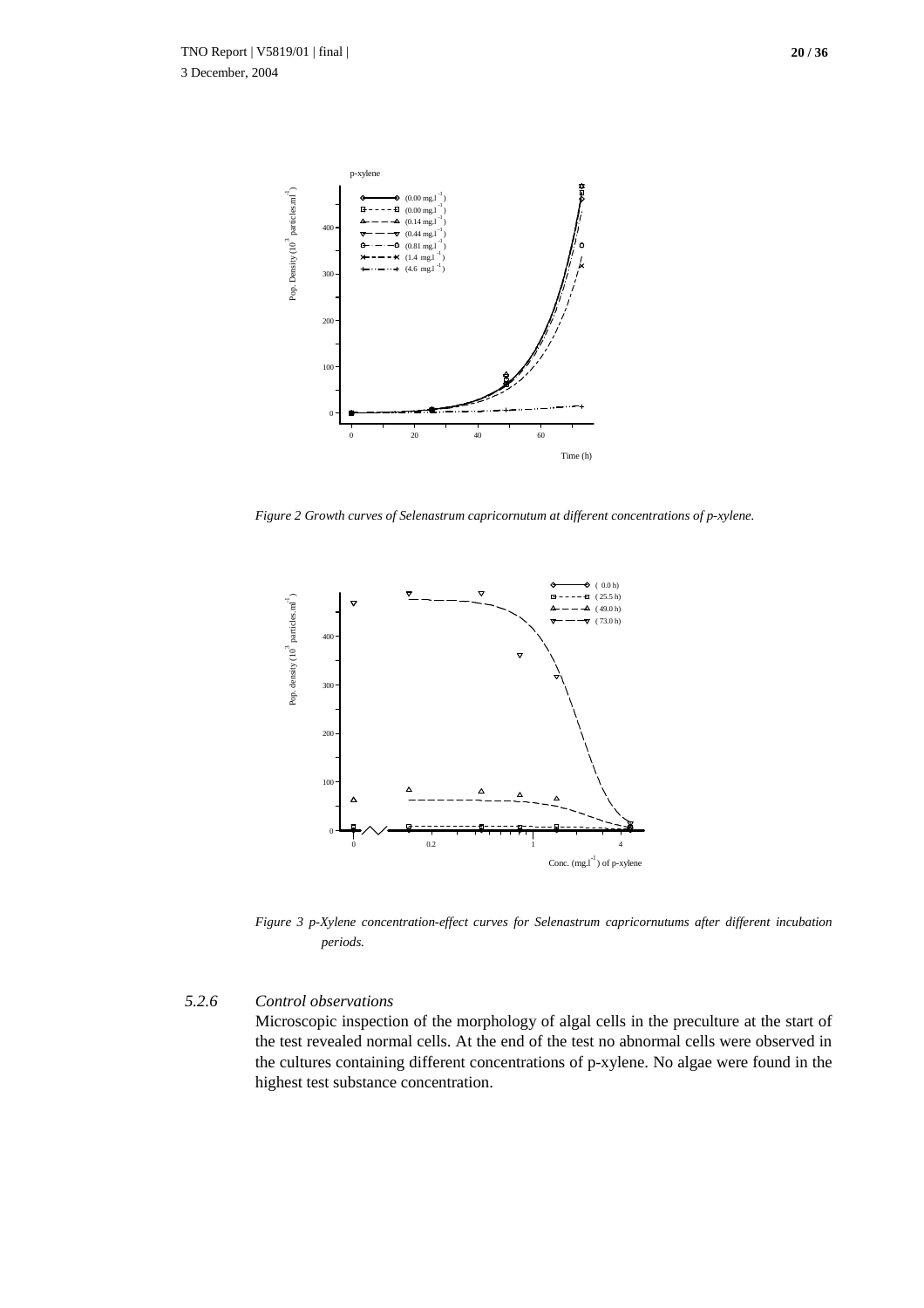#### **5.3 Validity criteria**

The OECD Guideline No. 201 [1] recognises one validity criterion and one quality criterion, i.e. a sufficient control growth rate, and a limited increase of the test medium pH value during the test (one pH unit), respectively.

The control growth rate  $(0.084 \text{ h}^{-1})$  is higher than the minimal cell multiplication factor of 16 during a three day test given in the Guideline (corresponding to a growth rate of  $0.038 h^{-1}$ ).

The maximum increase in the pH value is 1.2 units, which is slightly outside the range specified by the Guideline. However, since the test was carried out with closed test vials, an increase in the pH of the test medium by algal growth is expected and normal. It is not expected that p-xylene is dissociated by increasing test medium pH value and the pH increase is considered to be acceptable and not influencing the quality of the study.

#### **5.4 Conclusion**

The statistical endpoints included in the model calculation, demonstrated a significant effect on the growth rate, and little or no effect on the growth (expressed as the area under the growth curve). The difference between the  $E<sub>r</sub>CS0$  and the  $E<sub>b</sub>CS0$  value therefore has no toxicological relevance.

The  $E<sub>r</sub> C50$  value of 4.4 mg·l<sup>-1</sup> is considered to provide the best expression of toxicity of p-xylene to algae.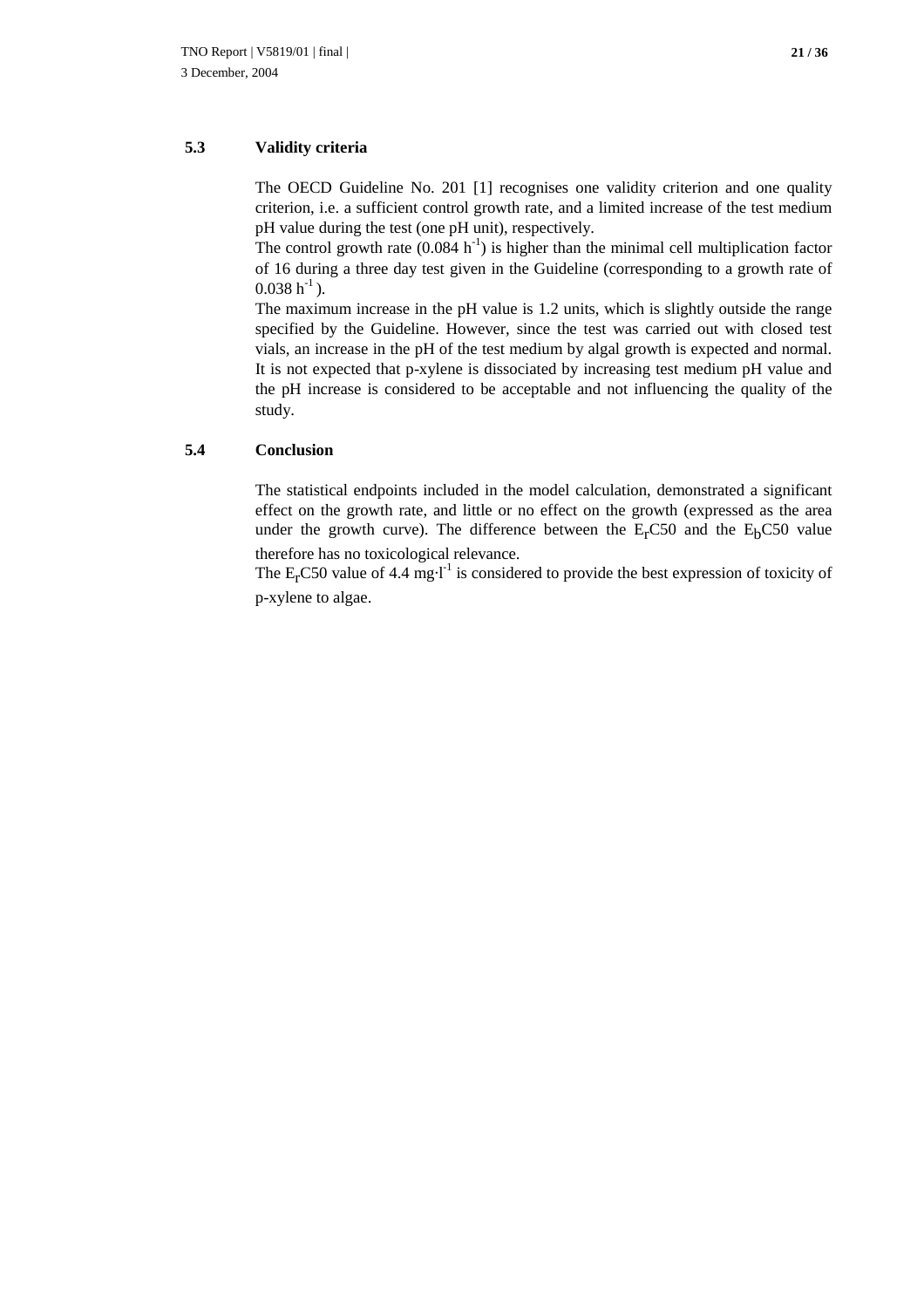### 6 References

- [1] OECD Guideline for Testing of Chemicals No. 201, *'Alga, Growth Inhibition Test'*, Paris (1984). Organization for Economic Co-operation and Development, Paris (1984).
- [2] Part C: Methods for determination of ecotoxicity. *C.3 Growth inhibition test with algae.* Off. J. Eur. Comm. L 383A 179 - 186 (1992).
- [3] *OECD Principles of Good Laboratory Practice (as revised in 1997).* Organisation for Economic Co-operation and Development (OECD), Paris, ENV/MC/CHEM(98)17.
- [4] ISO 8692: 1989(E) *Water Quality - Fresh water algal growth inhibition test with Scenedesmus* subspicatus *and* Selenastrum capricornutum. International Organization for Standardization, Geneva, (1989).
- [5] ISO 14442. *Water Quality – Guidance for algal growth inhibition test with poorly soluble materials, volatile compounds, metals and waste water* International Organization Standardization, Geneva (1999).
- [6] Kooijman, S.A.L.M., A.O. Hanstveit and H. Oldersma. *Parametric analysis of population growth in bioassays.* Water Research 17, 527-538 (1983).
- [7] Mayer, P., N. Nyholm, E.M.J. Verbruggen, J.L.M. Hermens and J. Tolls. *An algal growth inhibition test in filled, closed bottles for volatile and sorptive materials*.

Env. Toxicol. Chem. 19, 2551-2556 (2000).

- [8] Hanstveit, A.O. *Evaluation of the results of the third ISO-interlaboratory study with an algal toxicity test.* ISO Document No. ISO/TC 147/SC 5/WG 5/N64 TNO-Report CL 82/128, TNO Environmental Sciences, Delft (September, 1982).
- [9] Hanstveit, A.O. *The results of an international ring test of the marine algal growth inhibition test according to ISO/DP 10253.* TNO-Report R 91/236, TNO Environmental Sciences, Delft (September, 1991).
- [10] Kooijman, S.A.L.M., A.O. Hanstveit and N. Nyholm. *No effect concentrations in algal growth inhibition tests.* Water Res. 30, 1625-1632 (1996).
- [11] Kooijman, S.A.L.M. and J.J.M. Bedaux. *The Analysis of Aquatic Toxicity Data.* VU University Press, Amsterdam 1996.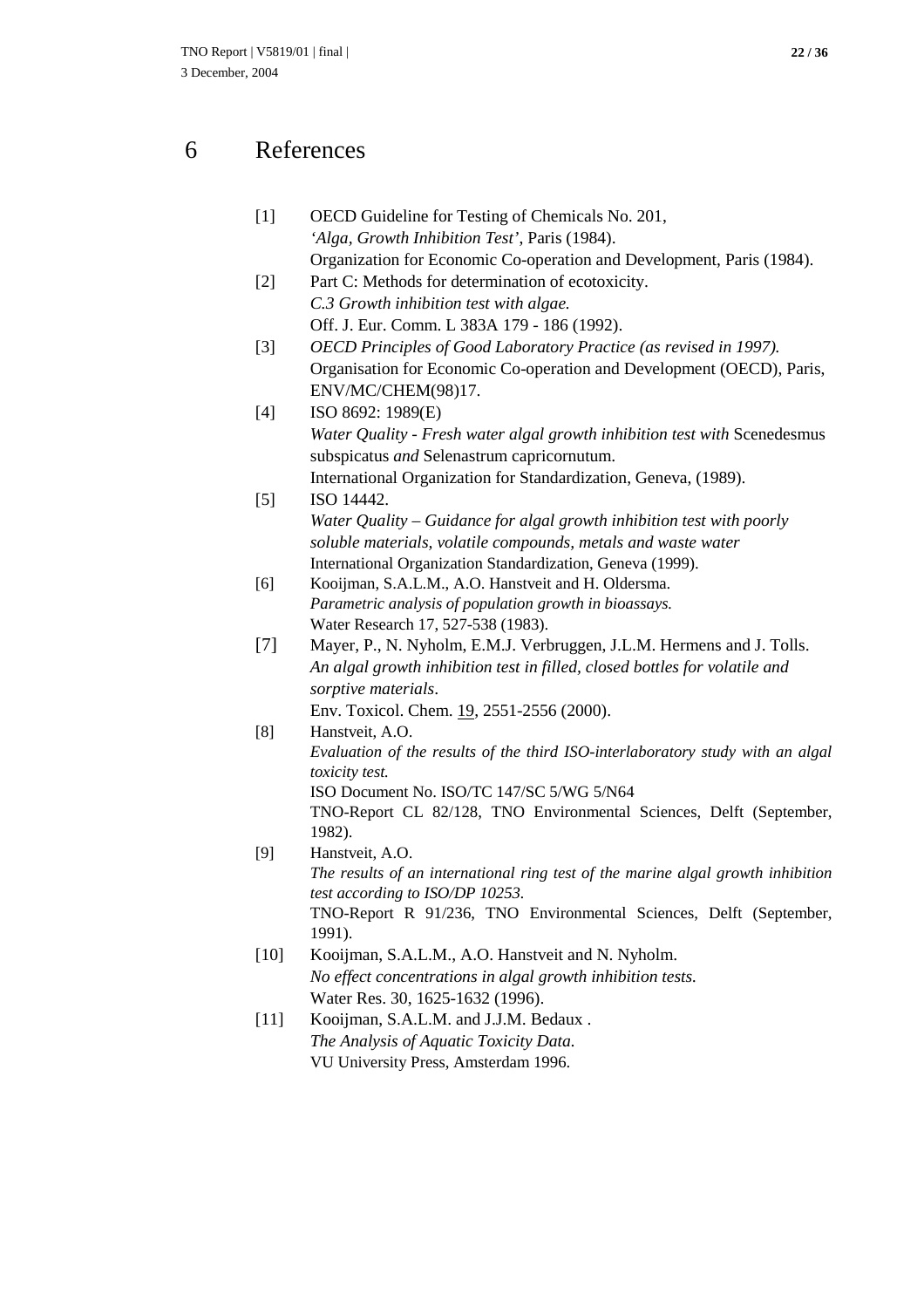## 7 Retention of records and samples

Remaining test substance will be retained for at least six months after submission of the final report under the sample reference 040085; thereafter, the test substance will be disposed of. Analytical samples will be discarded after submission of the final report.

Raw data, the master copy of the final report and all other information relevant to the quality and integrity of the study will be retained in the archives of TNO Nutrition and Food Research for a period of at least 15 years after reporting of the study under the study reference 5819/01. After this period the sponsor will be contacted to decide on the fate of the data.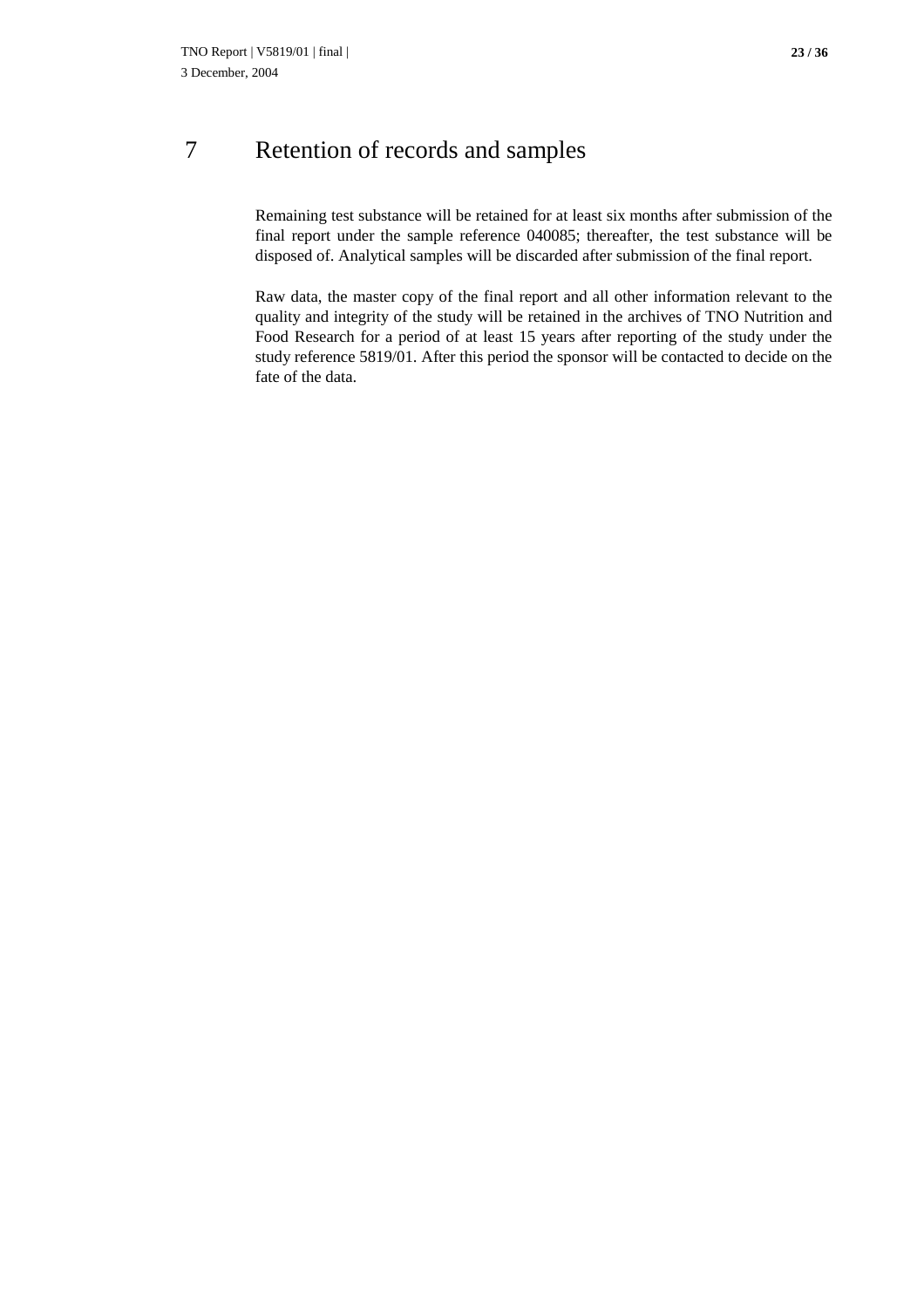# 8 Deviations from the study plan

- Only one stock solution of p-xylene was prepared because the dilutions would need very low volumes which would increase the dosing error.
- The 40 ml samples for chemical analysis were acidified with 0.4 ml 1 M HNO3 solution.

These deviations are considered not to have affected the results of this study.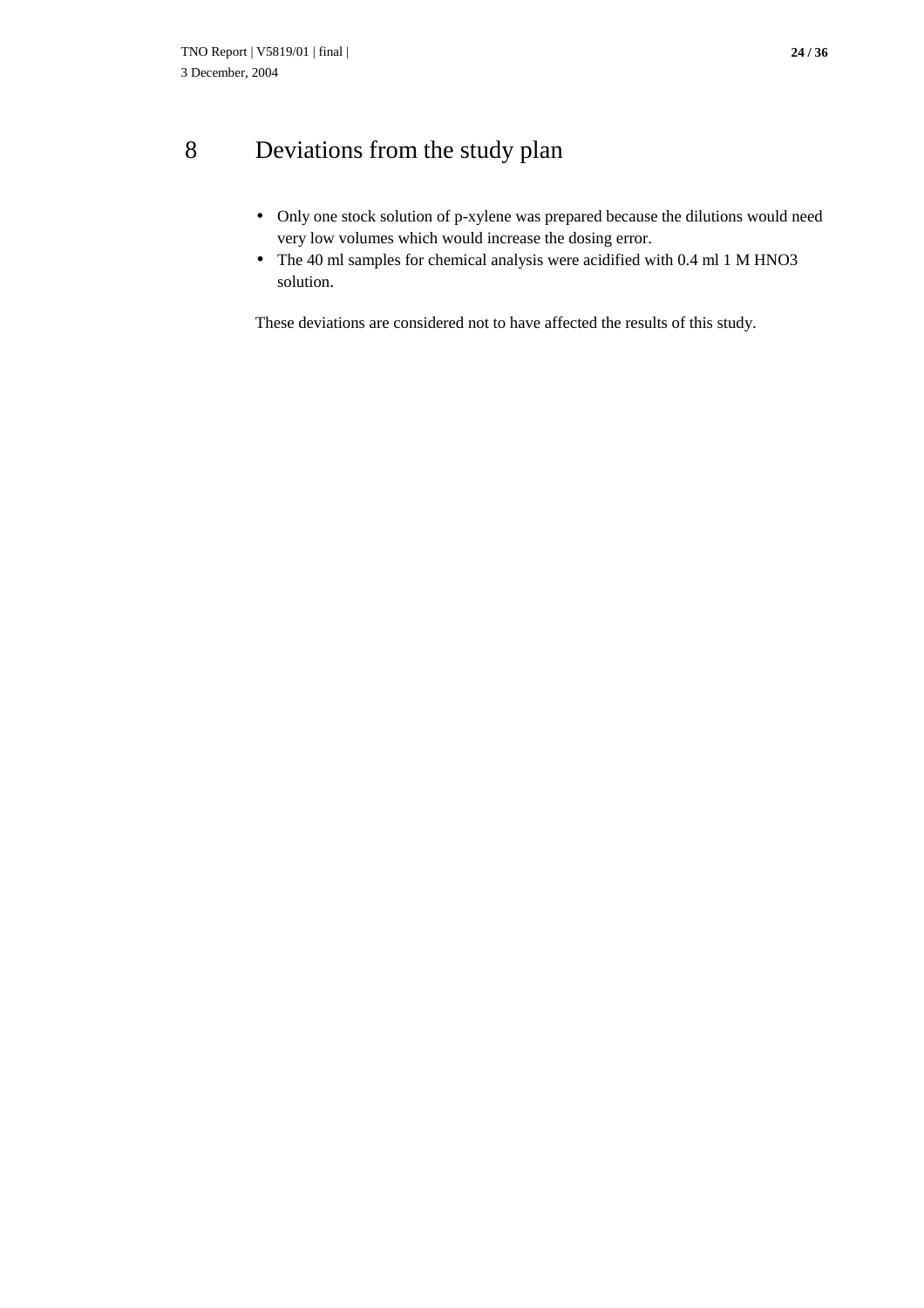# Annex A Composition of algal medium

| NH <sub>4</sub> Cl                                  | 15    | $mg.I-1$                |
|-----------------------------------------------------|-------|-------------------------|
| MgCl <sub>2</sub> .6H <sub>2</sub> O                | 12    | $mg.I-1$                |
| CaCl <sub>2</sub> .2H <sub>2</sub> O                | 18    | $mg.I-1$                |
| MgSO <sub>4</sub> .7H <sub>2</sub> O                | 15    | $mg.I-1$                |
| KH <sub>2</sub> PO <sub>4</sub>                     | 1.6   | $mg.I-1$                |
| Fe citrate.3H <sub>2</sub> O                        | 80    | $\mu$ g. $I^{-1}$       |
| Na <sub>2</sub> EDTA.2H <sub>2</sub> O              | 100   | $\mu$ g.l $^{-1}$       |
| H <sub>3</sub> BO <sub>3</sub>                      | 185   | $\mu$ g. $l^{-1}$       |
| MnCl <sub>2</sub> .4H <sub>2</sub> O                | 415   | $\mu$ g.l <sup>-1</sup> |
| ZnSO <sub>4</sub> .7H <sub>2</sub> O                | 6.3   | $\mu$ g.l $^{-1}$       |
| CoCl <sub>2</sub> .6H <sub>2</sub> O                | 1.5   | $\mu$ g.l $^{-1}$       |
| CuSO <sub>4</sub> .5H <sub>2</sub> O                | 0.015 | $\mu$ g. $l^{-1}$       |
| Na <sub>2</sub> MoO <sub>4</sub> .2H <sub>2</sub> O | 7     | $\mu$ g. $l^{-1}$       |
| NaHCO <sub>3</sub>                                  | 300   | $mg.I-1$                |

Hardness, mg equivalent  $CaCO<sub>3</sub>.l<sup>-1</sup>$ :

=2.497 x [Ca] in mg.<sup>1-1</sup> + 4.118 x [Mg] in mg.<sup>1-1</sup> = 24.2

according to Standard Methods for the examination of water and wastewater 1998, 20th edition.APHA.AWWA.WEF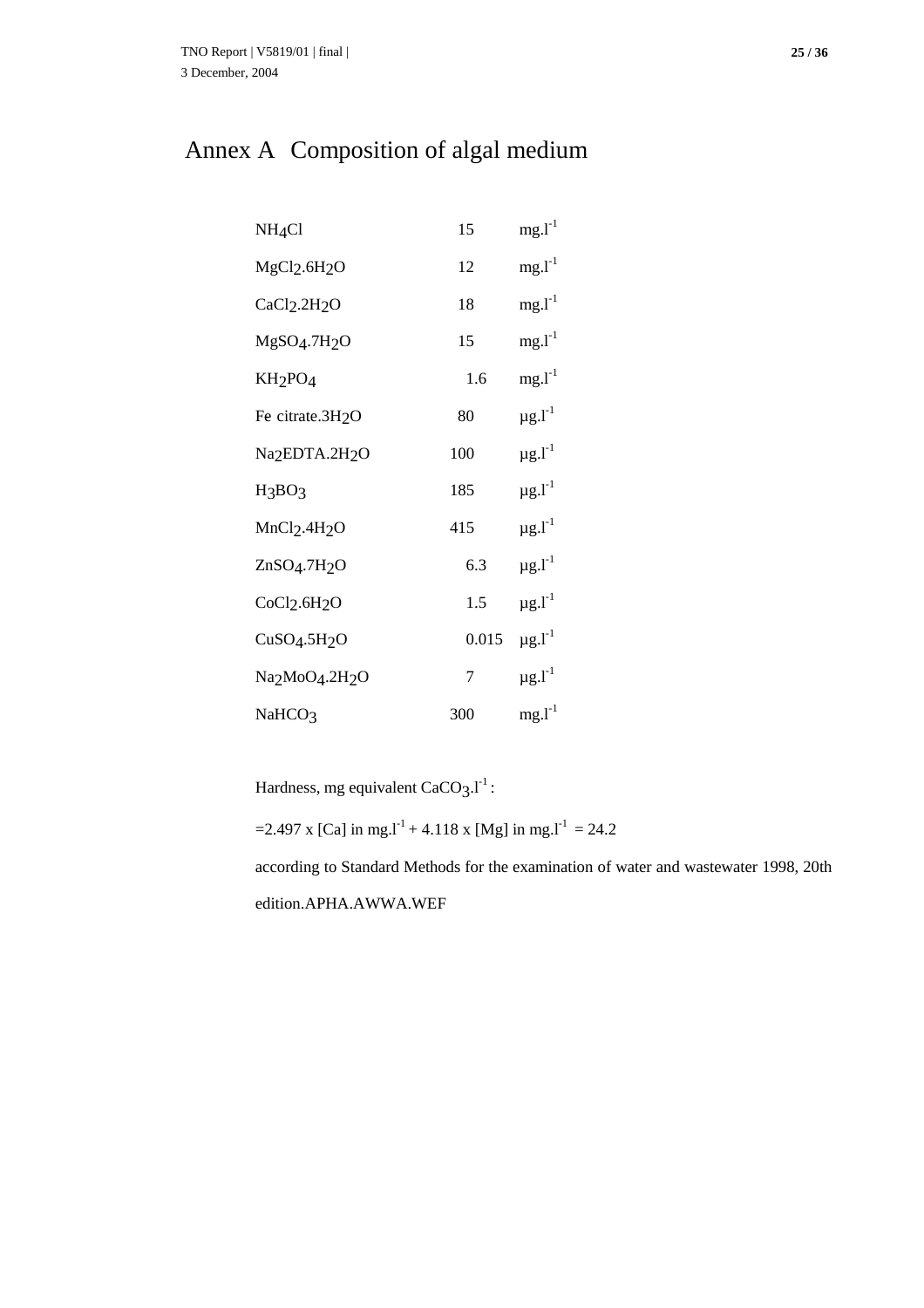### Annex B Summary of the calculation method

#### **Exposure concentrations**

Exposure concentrations used for calculations were derived from the measured concentration as follows:

- 1 Graphs of the logarithm of the nominal concentration versus the logarithm of the measured concentrations at  $t = 0$  and 72 hours were prepared.
- 2 Straight lines were fitted through the data points of the series  $t = 0$  and 72 hours.
- 3 The regression coefficients and intercepts are averaged. The resulting equation is used to calculate the exposure concentrations from the nominal concentrations.

The exposure concentrations (in mg. $I<sup>-1</sup>$ ), shown in table B1, were calculated by:

ln (exposure) =  $1.02$  x ln (nominal) – 0.82

Table B1. Exposure concentrations

| Nominal concentration p-xylene<br>$(mg.I-1)$ | <b>Exposure concentration p-xylene</b><br>$(mg.I-1)$ |
|----------------------------------------------|------------------------------------------------------|
|                                              |                                                      |
| 0.32                                         | 0.14                                                 |
| 1.0                                          | 0.44                                                 |
| 1.8                                          | 0.81                                                 |
| 3.2                                          | 1.45                                                 |
| 10                                           | 4.65                                                 |

#### **Model**

The model assumes that:

- 1. The number of cells in each culture increases exponentially.
- 2. The growth rate or the number of actively growing cells in the inoculum decreases according to a logistic function of the natural logarithm of test substance concentration.

The following equations were used:

 $N(t,c) = Eb - E(c) + E(c) \exp {tR(c)}$ 

or when no effect is expected on the inoculum, i.e.  $E(c) = E_b$ :

 $N(t,c) = E_b exp {tR(c)}$ 

or when no effect is expected on the growth rate, i.e.  $R(c) = R<sub>b</sub>$ 

 $N(t,c) = E_b - E(c) + E(c) \exp {tR_b}$ 

where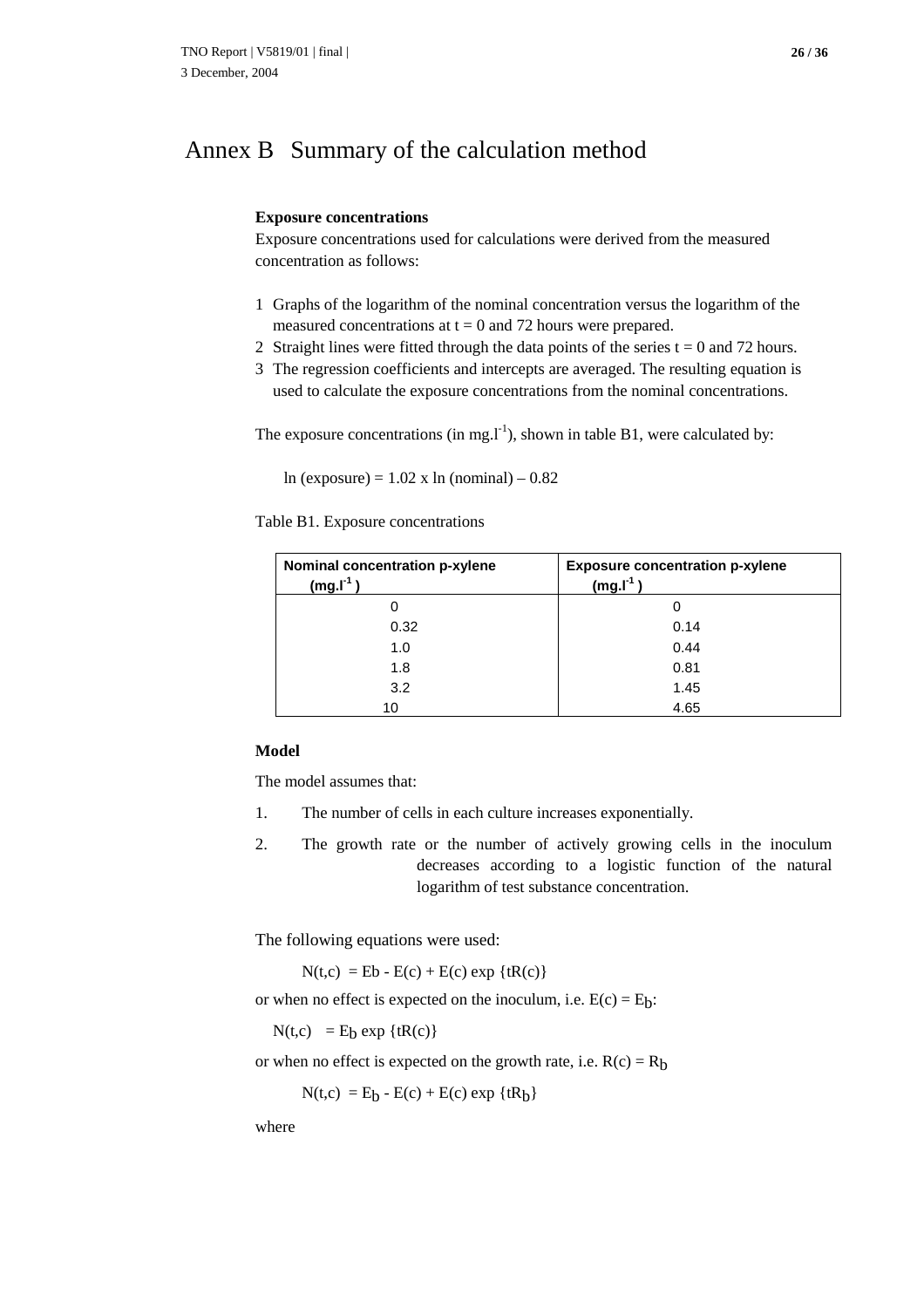| N(t,c) | $=$ number of cells.ml <sup>-1</sup> at time t and concentration c of the test<br>substance                                  |
|--------|------------------------------------------------------------------------------------------------------------------------------|
| E(c)   | $=$ inoculum; number of cells.ml <sup>-1</sup> in the culture containing<br>concentration c of the test substance at $t = 0$ |
| R(c)   | $=$ the growth rate at concentration c of the test substance                                                                 |

$$
Rb
$$
 and  $Eb$  = growth rate and inoculum, respectively, of the untreated cells.

In addition,

$$
R(c) = R_b [1 + exp {R_g (ln c - R_e)}]^{-1}
$$

and

E(c) = Eb [1 + exp {Eg (ln c – Ee)}]-1

where

$$
R_e
$$
 and  $E_e$  = natural logarithm of the respective EC50 values.  
\n $R_g$  and  $E_g$  = the gradient of the functions for, respectively, the growth rate  
\nand the inoculum

The parameters  $E_b$ ,  $E_e$ ,  $E_g$ ,  $R_b$ ,  $R_e$ , and  $R_g$  were calculated by a weighted least square fitting of the model to the results.

Calculations were performed by APL computer programs, on a Windows XP computer.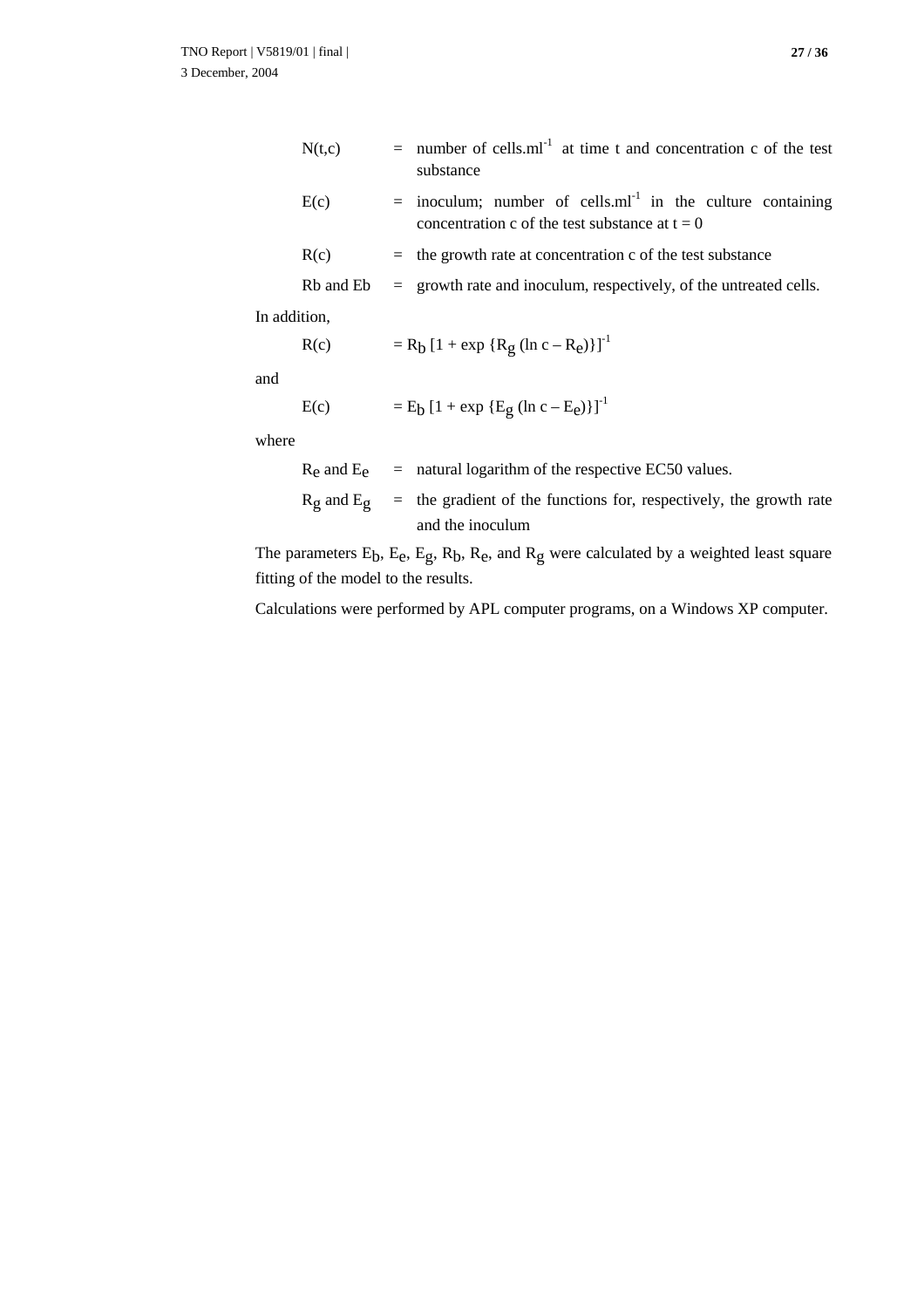# Annex C Results of the range-finding test

Table C1 Algal density measurement  $(10^3 \text{ cells } .\text{ml}^{-1})$  after a three days incubation period. Shown are single values of recovered whole flasks.

|                  |     | Nominal concentration of p-xylene<br>(mg.1) |     |     |     |    |  |  |  |  |  |
|------------------|-----|---------------------------------------------|-----|-----|-----|----|--|--|--|--|--|
|                  |     | 0.3                                         | 1.0 | 3.0 | 9.9 | 99 |  |  |  |  |  |
| Algal<br>density | 201 | 210                                         | 316 | 125 | 10  | 5  |  |  |  |  |  |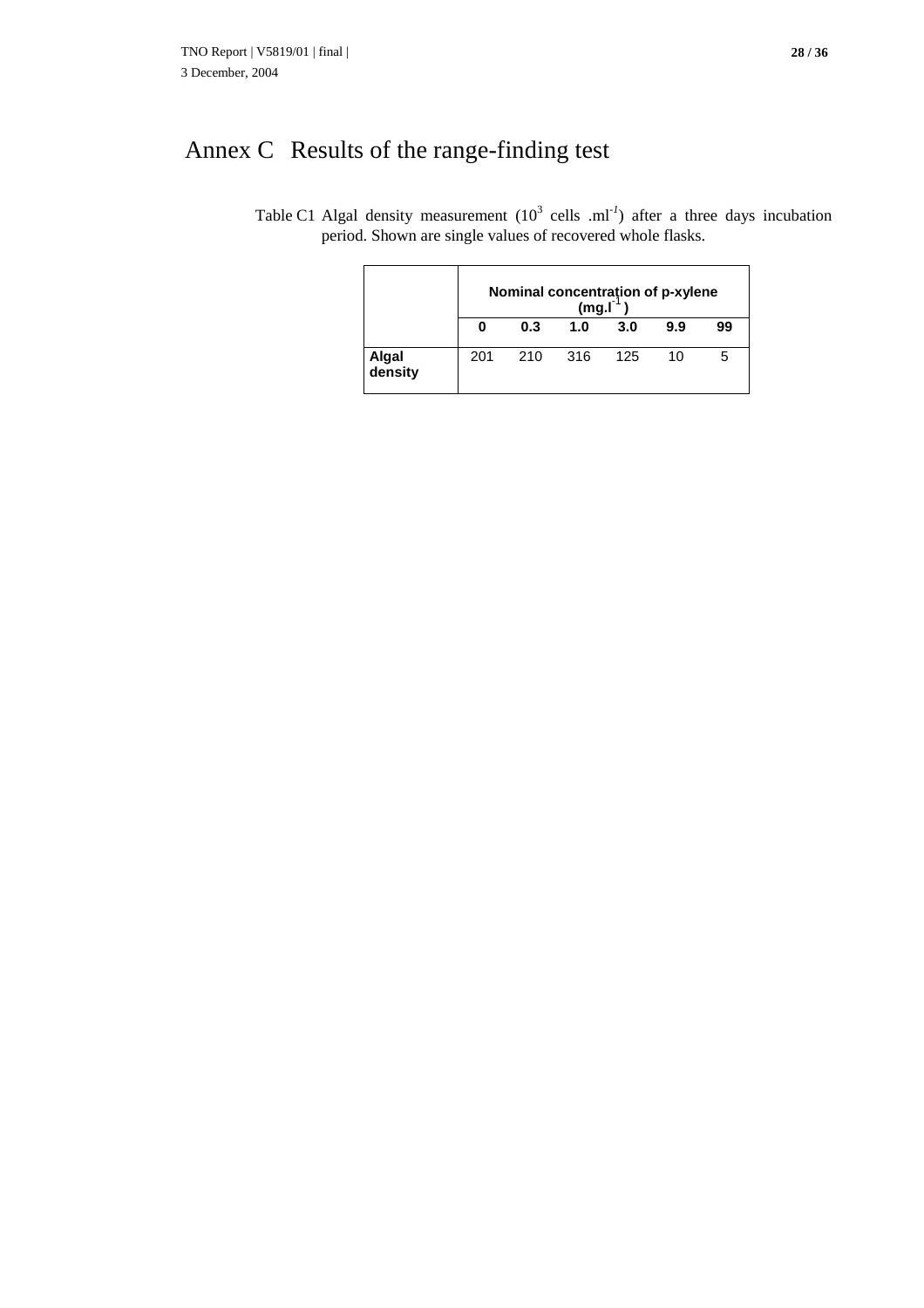$\blacksquare$ 

# Annex D Results of the growth-inhibition test

| <b>Time</b> |       |       |       |       |       | Geometric mean of measured concentrations of p-xylene (mg. $I^{-1}$ ) |      |
|-------------|-------|-------|-------|-------|-------|-----------------------------------------------------------------------|------|
| (h)         | 0     | 0     | 0.14  | 0.44  | 0.81  | 1.45                                                                  | 4.65 |
| 0           | 1.0   | 1.0   | 1.0   | 1.0   | 1.0   | 1.0                                                                   | 1.0  |
| 25.5        | 8.6   | 8.9   | 9.1   | 8.9   | 5.2   | 8.4                                                                   | 5.0  |
| 49.0        | 85.7  | 60.0  | 83.4  | 78.5  | 74.3  | 79.3                                                                  | 7.4  |
| 73.0        | 505.9 | 531.1 | 494.9 | 498.8 | 416.8 | 449.7                                                                 | 17.7 |

Table D1 First set of algal density measurements  $(10^3 \text{ cells } . \text{ml}^{-1})$ .

Table D2 Second set of algal density measurements  $(10^3 \text{ cells} \cdot \text{ml}^{-1})$ .

| <b>Time</b> |       |       |       |       |       | Geometric mean of measured concentrations of p-xylene (mg. $I^{-1}$ ) |      |
|-------------|-------|-------|-------|-------|-------|-----------------------------------------------------------------------|------|
| (h)         | 0     | 0     | 0.14  | 0.44  | 0.81  | 1.45                                                                  | 4.65 |
| 0           | 1.0   | 1.0   | 1.0   | 1.0   | 1.0   | 1.0                                                                   | 1.0  |
| 25.5        | 8.3   | 8.4   | 8.6   | 6.9   | 8.0   | 8.3                                                                   | 5.3  |
| 49.0        | 32.4  | 39.3  | 83.4  | 79.1  | 73.1  | 67.3                                                                  | 8.1  |
| 73.0        | 409.9 | 479.7 | 478.5 | 509.1 | 399.5 | 137.3                                                                 | 13.3 |

Table D3 Third set of algal density measurements  $(10^3 \text{ cells} \cdot \text{ml}^{-1})$ .

| Time |       |       |       |       |       | Geometric mean of measured concentrations of p-xylene (mg. $I^{-1}$ ) |      |
|------|-------|-------|-------|-------|-------|-----------------------------------------------------------------------|------|
| (h)  | 0     |       | 0.14  | 0.44  | 0.81  | 1.45                                                                  | 4.65 |
| 0    | 1.0   | 1.0   | 1.0   | 1.0   | 1.0   | 1.0                                                                   | 1.0  |
| 25.5 | 7.4   | 7.3   | 7.7   | 7.9   | 7.9   | 8.2                                                                   | 8.5  |
| 49.0 | 73.1  | 87.5  | 84.3  | 83.8  | 71.8  | 49.8                                                                  | 7.5  |
| 73.0 | 470.6 | 416.0 | 494.3 | 462.2 | 269.6 | 367.7                                                                 | 13.8 |

Table D4 Mean values of cell algal density measurements  $(10^3 \text{ cells } .\text{ml}^{-1})$ .

| Time |       |       |       |       |       | Geometric mean of measured concentrations of p-xylene (mg. $I^{-1}$ ) |      |
|------|-------|-------|-------|-------|-------|-----------------------------------------------------------------------|------|
| (h)  | 0     | 0     | 0.14  | 0.44  | 0.81  | 1.45                                                                  | 4.65 |
| 0    | 1.0   | 1.0   | 1.0   | 1.0   | 1.0   | 1.0                                                                   | 1.0  |
| 25.5 | 8.1   | 8.2   | 8.5   | 7.9   | 7.0   | 8.3                                                                   | 6.3  |
| 49.0 | 63.7  | 62.3  | 83.7  | 80.5  | 73.1  | 65.4                                                                  | 7.7  |
| 73.0 | 462.1 | 475.6 | 489.2 | 490.0 | 362.0 | 318.2                                                                 | 14.9 |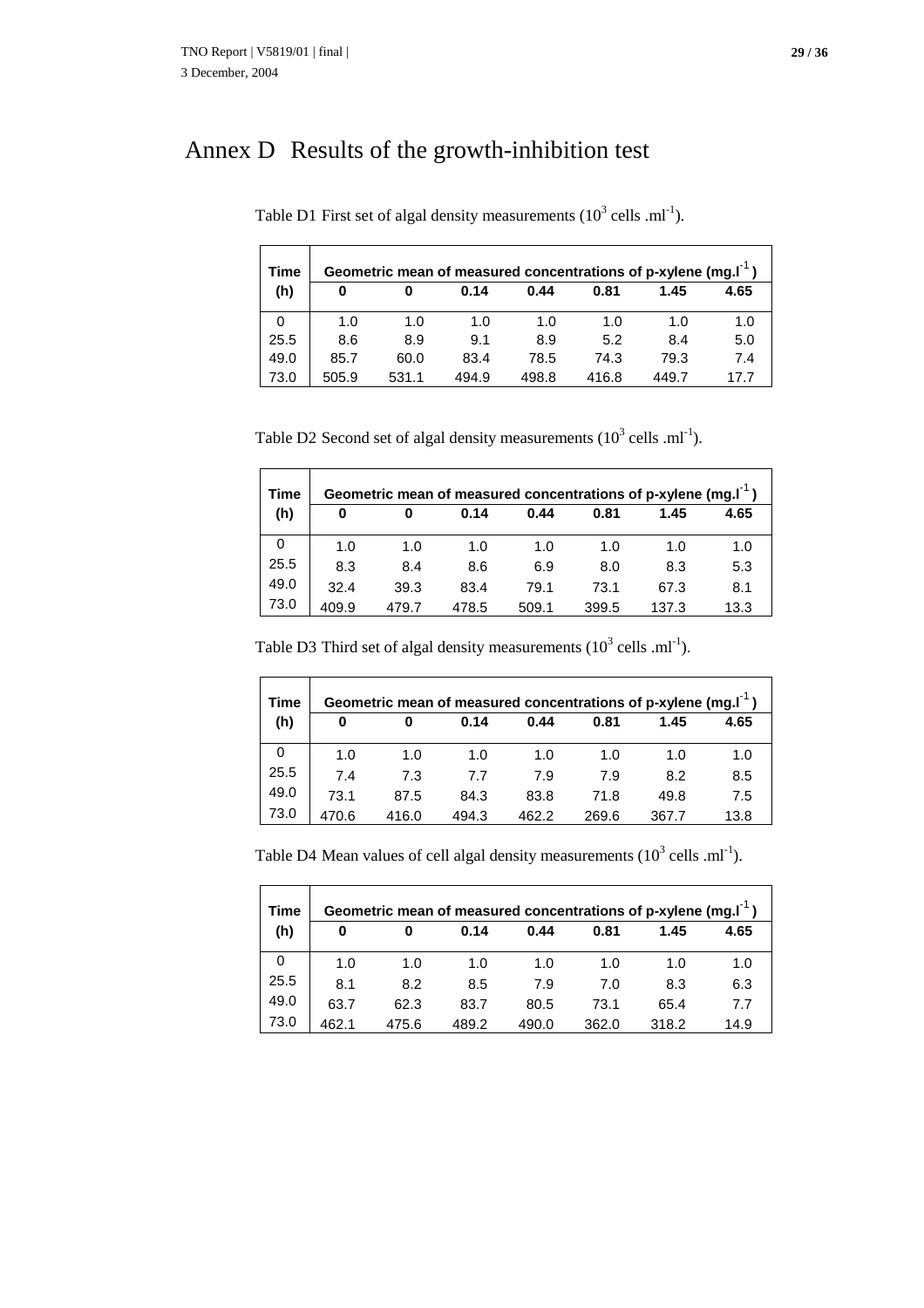$\overline{a}$ 

| Time |       |       |       |       |       | Geometric mean of measured concentrations of p-xylene (mg.I <sup>-1</sup> ) |      |
|------|-------|-------|-------|-------|-------|-----------------------------------------------------------------------------|------|
| (h)  | 0     |       | 0.14  | 0.44  | 0.81  | 1.45                                                                        | 4.65 |
| 0    | 1.0   | 1.0   | 1.0   | 1.0   | 1.0   | 1.0                                                                         | 1.0  |
| 25.5 | 8.7   | 8.7   | 8.7   | 8.7   | 8.5   | 77                                                                          | 2.7  |
| 49.0 | 63.1  | 63.1  | 63.0  | 62.4  | 59.8  | 50.1                                                                        | 6.7  |
| 73.0 | 476.6 | 476.6 | 476.2 | 468.6 | 439.7 | 337.9                                                                       | 17.0 |

Table D5 Modelled algal density  $(10^3 \text{ cells.ml}^{-1})$ .

Table D6 The area under the growth curve (A) and the percentage reduction in growth  $(I_A)$ .

| Para- |      |      | Geometric mean of measured concentrations of p-xylene (mg.I <sup>-1</sup> ) |      |      |      |      |
|-------|------|------|-----------------------------------------------------------------------------|------|------|------|------|
| meter |      |      | 0.14                                                                        | 0.44 | 0.81 | 1.45 | 4.65 |
|       | 7197 | 7328 | 8006                                                                        | 7926 | 6190 | 5516 | 455  |
| ١A    |      |      | -10                                                                         | -9   | 15   | 24   | 94   |

Table D7 Individual growth rates and % inhibition*.*

| Geometric mean of              | Average                 | % inhibition | $P(T=1)$ one-<br>tail |
|--------------------------------|-------------------------|--------------|-----------------------|
| measured<br>concentrations of  | specific<br>growth rate |              |                       |
| p-xylene (mg.l <sup>-1</sup> ) | $(\mu.d^{-1})$          |              |                       |
| 0                              | 2.05                    | $-1.3$       |                       |
| 0                              | 1.98                    | 2.1          |                       |
| 0                              | 2.02                    | $-0.1$       |                       |
| $\Omega$                       | 2.06                    | $-2.1$       |                       |
| 0                              | 2.03                    | $-0.4$       |                       |
| $^{(1)}$                       | 1.98                    | 1.9          |                       |
| 0.14                           | 2.04                    | $-1.0$       |                       |
| 0.14                           | 2.03                    | $-0.4$       | 0.2391                |
| 0.14                           | 2.04                    | $-0.9$       |                       |
| 0.44                           | 2.04                    | $-1.1$       |                       |
| 0.44                           | 2.05                    | $-1.4$       | 0.2434                |
| 0.44                           | 2.02                    | 0.2          | (NOEC)                |
| 0.81                           | 1.98                    | 1.8          |                       |
| 0.81                           | 1.97                    | 2.5          | 0.0212                |
| 0.81                           | 1.84                    | 8.9          |                       |
| 1.45                           | 2.01                    | 0.6          |                       |
| 1.45                           | 1.62                    | 19.9         | 0.0418                |
| 1.45                           | 1.94                    | 3.9          |                       |
| 4.65                           | 0.94                    | 53.3         |                       |
| 4.65                           | 0.85                    | 57.8         | $7.25 \cdot 10^{-10}$ |
| 4.65                           | 0.86                    | 57.3         |                       |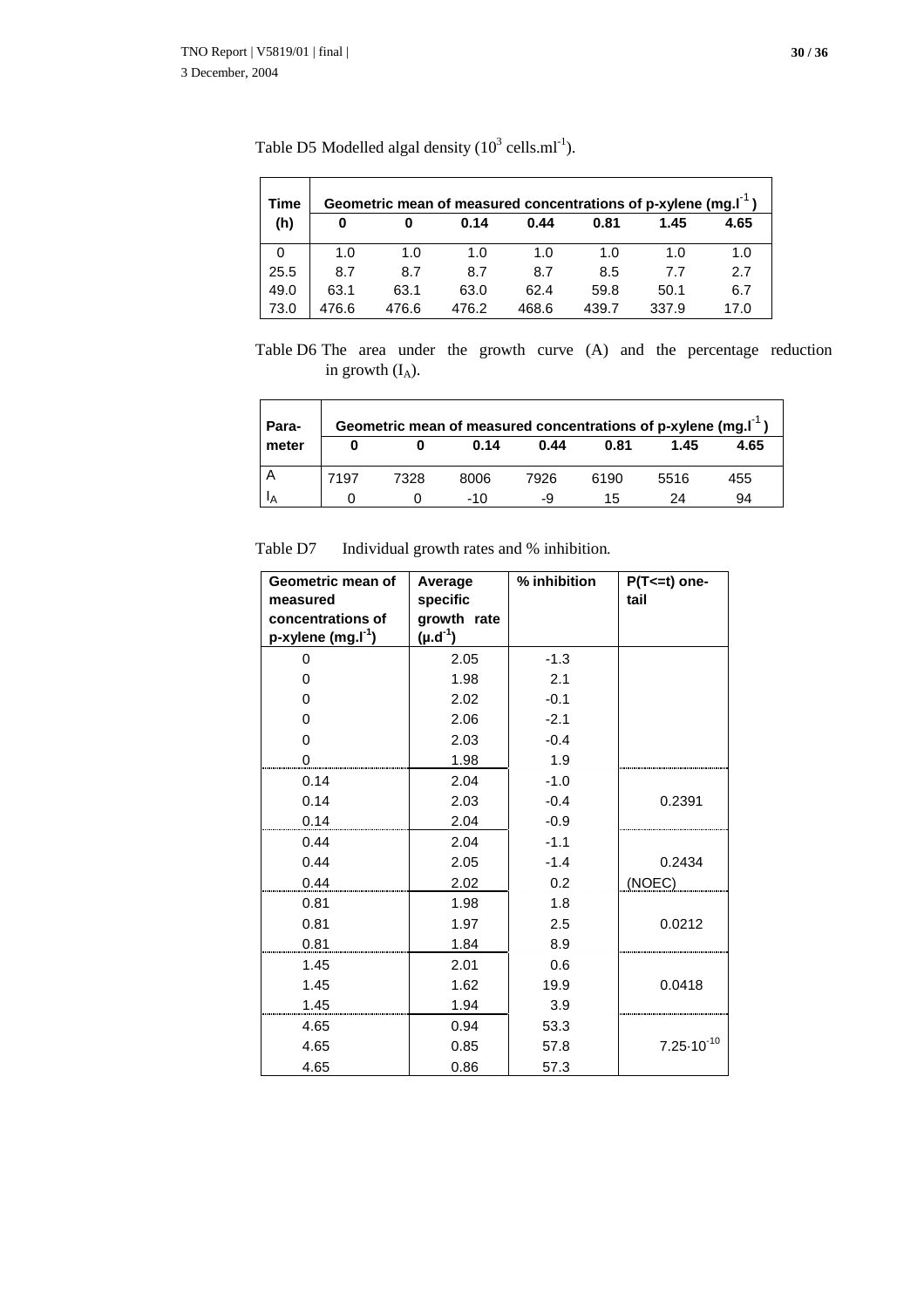#### **1. Introduction**

This annex describes the chemical analysis of the samples from determination of the effect of p-xylene (CAS # 106-42-3) on the growth of the fresh water green alga *Selenastrum capricornutum.* (Guidelines: OECD 201 and EU C.3). The objective of this part of the study was to validate the analytical method for the

determination of p-xylene in the test mixture, followed by determination of the concentration of p-xylene in the samples taken during the study (study 5819-01).

#### **2. Experimental**

#### **2.1 Reference substance**

On 30 June 2004 the Analytical Sciences Department received a reference sample of the test substance. The reference material was stored at ambient temperature.

#### **2.2 Study samples**

Samples (approximately 40 ml in glass bottles) were taken at the testing laboratory. After receipt on 9 July 2004, the samples were processed immediately. After analysis the samples were stored in a refrigerator  $(2 - 10 \degree C)$ .

#### **2.3 Analysis**

#### *2.3.1 Principle*

The concentration of p-xylene in test medium was determined using High Performance Liquid Chromatography (HPLC) with UV detection. Quantification of p-xylene was achieved by comparing the peak areas in the chromatograms of the study samples with those in the chromatograms of calibration solutions.

#### *2.3.2 Validation criteria*

The method was validated, by analyzing an appropriate standard solution three times, to meet the following criteria:

- Linearity: the correlation coefficient of the calibration graph should be greater than or equal to 0.996.
- Repeatability of the concentration: the relative standard deviation should be smaller than 10 % when a test calibration solution is analyzed three times.
- $-$  Selectivity: no peak should be found in a blank test medium with a retention time of 95% - 105% of that of the test substance. If the blank sample shows a peak with a retention time in the above range and the area of this peak is >5% of the lowest concentration level, the result for the sample containing test substance will be corrected for the level found in the blank.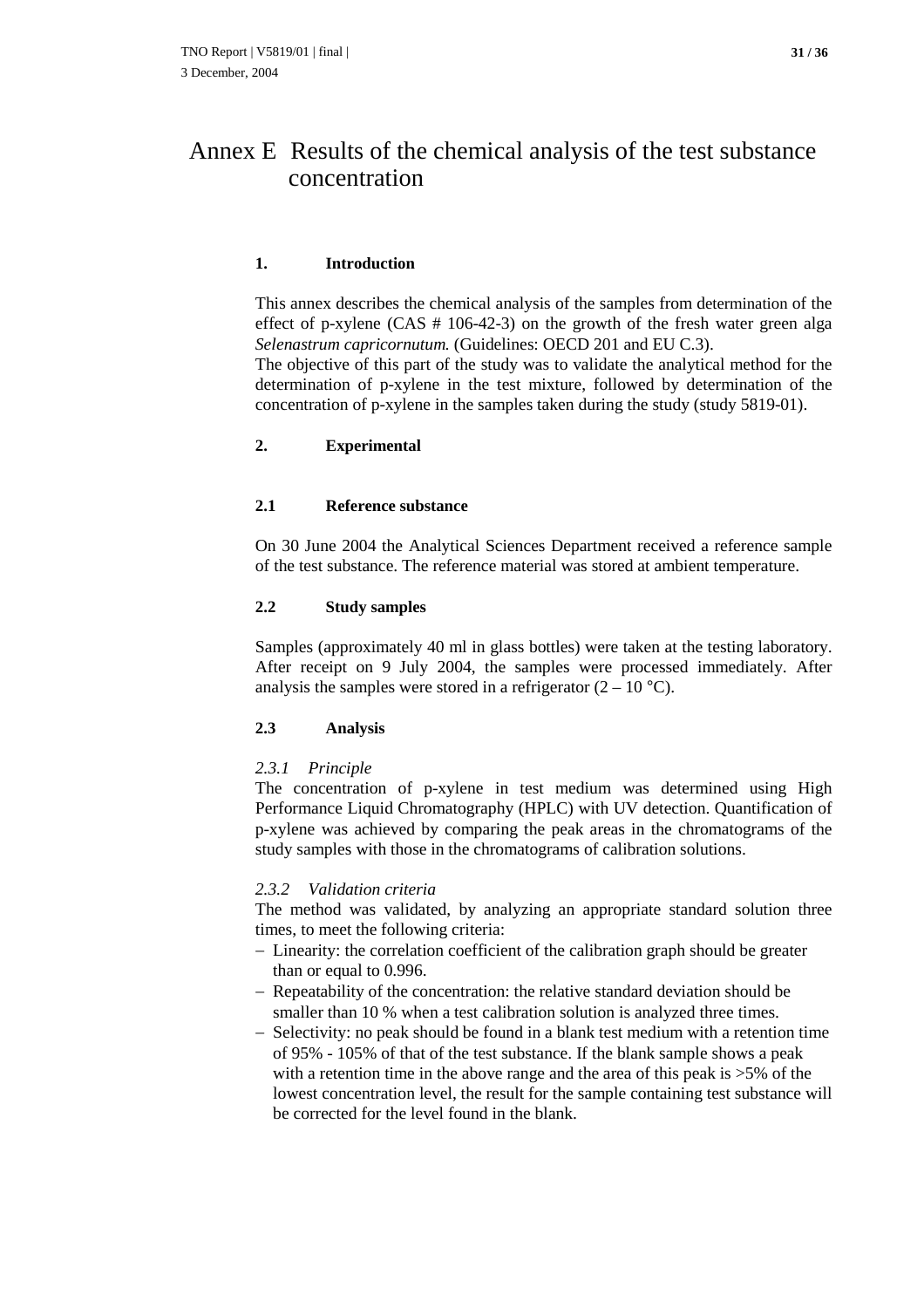#### *2.3.3 Sample preparation*

Prior to the analysis all samples were mixed manually and centrifuged for 3 min at 10000 rpm in closed 1.5 ml vials (Eppendorf). An aliquot of the clear sample solution was transferred into an HPLC vial and analyzed as described in section 2.3.5. Sample 5819-01-001 (expected concentration 156 mg p-xylene. $I<sup>-1</sup>$ ) was diluted 10 x with demineralised water and analyzed as described in section 2.3.5.

#### *2.3.4 Preparation of the sample for the repeatability experiment*

A validation sample containing 2.105 mg p-xylene per litre demineralised water was prepared by the Analytical Sciences Department on 9 July 2004. A 0.50 ml aliquot of a stock solution with 526.26 mg p-xylene / 100 ml HPLC mobile phase that was prepared on 30 June 2004, was diluted with 4.50 ml HPLC mobile phase solution. This solution was diluted 250 times (20  $\mu$ l p-xylene solution + 5 ml demineralised water). Validation samples, including a blank (sample 5819-01-002), were analyzed as described in section and 2.3.5.

#### *2.3.5 Chromatography*

The validation samples, study samples and calibration solutions, prepared as described in section 2.3.6, were analysed using HPLC.

The following chromatographic conditions were used:

| Column             | : Phenomenex Luna $5\mu$ C18 (2), 150/4.6 mm                                        |  |  |  |  |  |  |  |
|--------------------|-------------------------------------------------------------------------------------|--|--|--|--|--|--|--|
| Mobile phase       | : acetonitrile/water = $1/1$ ( $v/v$ ), degassed by sonication<br>during 15 minutes |  |  |  |  |  |  |  |
| Injection volume   | $: 20 \mu l$                                                                        |  |  |  |  |  |  |  |
| Flow               | $: 1$ ml/min                                                                        |  |  |  |  |  |  |  |
| Column temperature | : 30 °C                                                                             |  |  |  |  |  |  |  |
| Detection          | $: 220$ nm                                                                          |  |  |  |  |  |  |  |
| Integration        | : ChromQuest PC 1000                                                                |  |  |  |  |  |  |  |

#### *2.3.6 Calibration*

For the two stock solutions aliquots of approximately 520 mg p-xylene, accurately weighed at 0.01 mg, were dissolved in 100 ml of mobile phase. Calibration solutions were prepared by alternately diluting the stock solutions in demineralized water to obtain concentrations between  $0.26$  and  $20.5$  mg p-xylene.<sup>1-1</sup>. By using two stocks weighing errors were excluded.

The calibration solutions were analyzed as described in section 2.3.5. A calibration graph from single injections of the standards was constructed by plotting the peak area against the p-xylene concentration. The concentration of p-xylene in the samples was calculated using the calibration graph.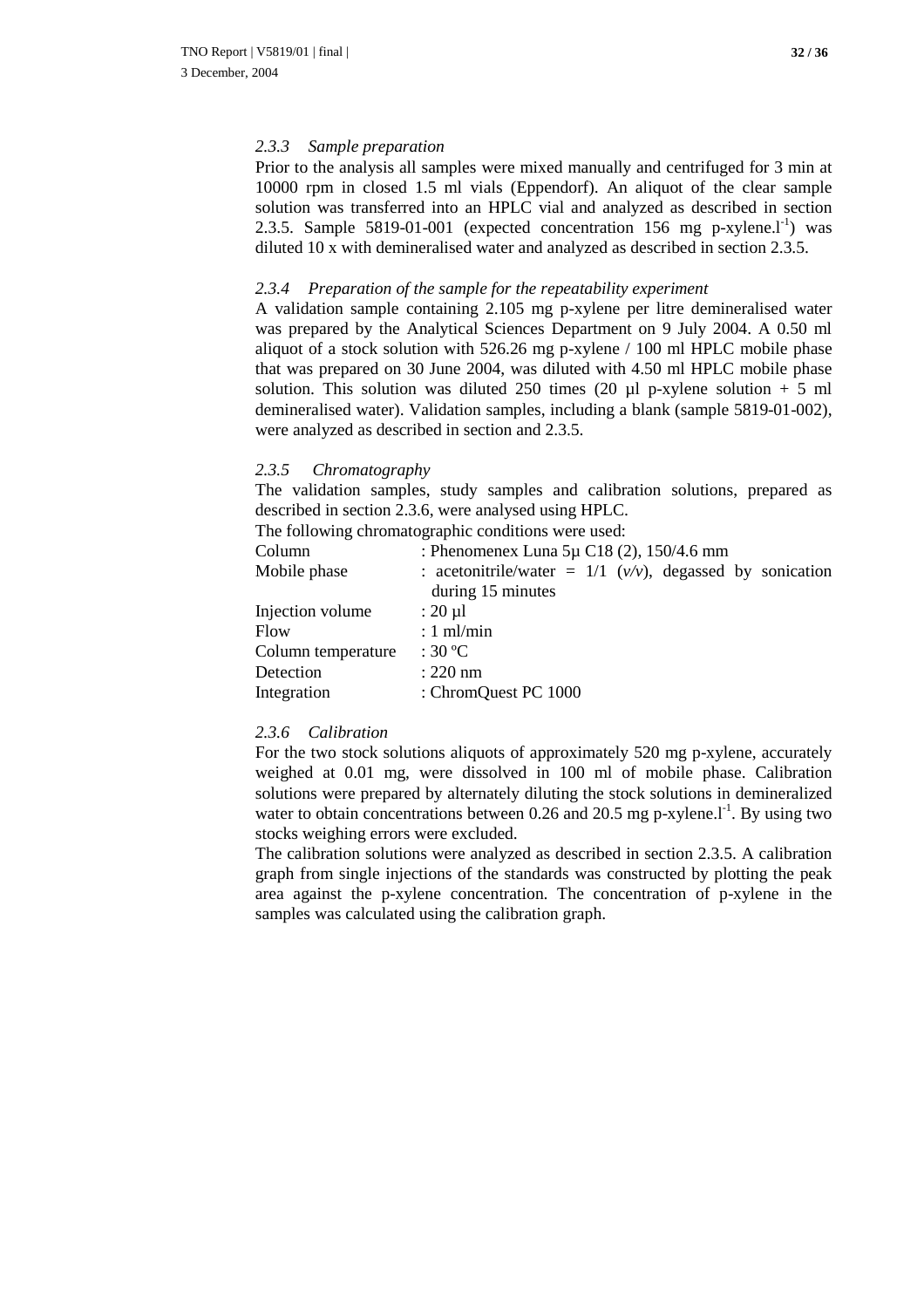### 3 Results

#### **3.1 Validation of the analytical method**

#### *3.1.1 Linearity*

The calibration coefficient was  $>0.996$  and therefore the calibration graph was considered to be rectilinear. A typical calibration graph is presented in Figure E1.

#### *3.1.2 Selectivity*

No peak was found in a blank test medium extract with a retention time of 95 % - 105 % of that of the test substance.

#### *3.1.3 Repeatability*

The concentrations measured and the RSD determined in the repeatability experiment with the validation samples prepared on 9 July 2004 are shown in Table E1. The RSD in the concentration of p-xylene in the three validation samples was 1.45 %. This value met the validation criterion.

| Table E1 Repeatability of the analysis of p-xylene as determined from the validation |  |  |  |  |
|--------------------------------------------------------------------------------------|--|--|--|--|
| samples prepared and analysed on 9 July 2004.                                        |  |  |  |  |

| Concentration prepared (mg.I <sup>-1</sup> ) | Concentration measured (mg.I <sup>-1</sup> ) |
|----------------------------------------------|----------------------------------------------|
| 0                                            | $\langle$ LOD <sup>1</sup>                   |
| 2.10                                         | 1.5852                                       |
| 2.10                                         | 1.5662                                       |
| 2.10                                         | 1.5399                                       |
| Mean $(n=3)$                                 | 1.56                                         |
| $RSD(n=3)$                                   | 1.45 %                                       |

The measured concentration was lower than expected. The HPLC vial with the test calibration solution used for the repeatability test was analysed earlier in the sequence. Most probably *p*-xylene was lost through the perforated closure. Further investigations were not performed as no impact on the outcome of the study was anticipated. All sample solutions were injected once.

<sup>&</sup>lt;sup>*1*</sup> The LOQ of 0.1 mg·L<sup>-1</sup> was estimated using the area of the lowest calibration standard. The LOD of 0.05  $mg L<sup>-1</sup>$  was estimated using the chromatographic noise.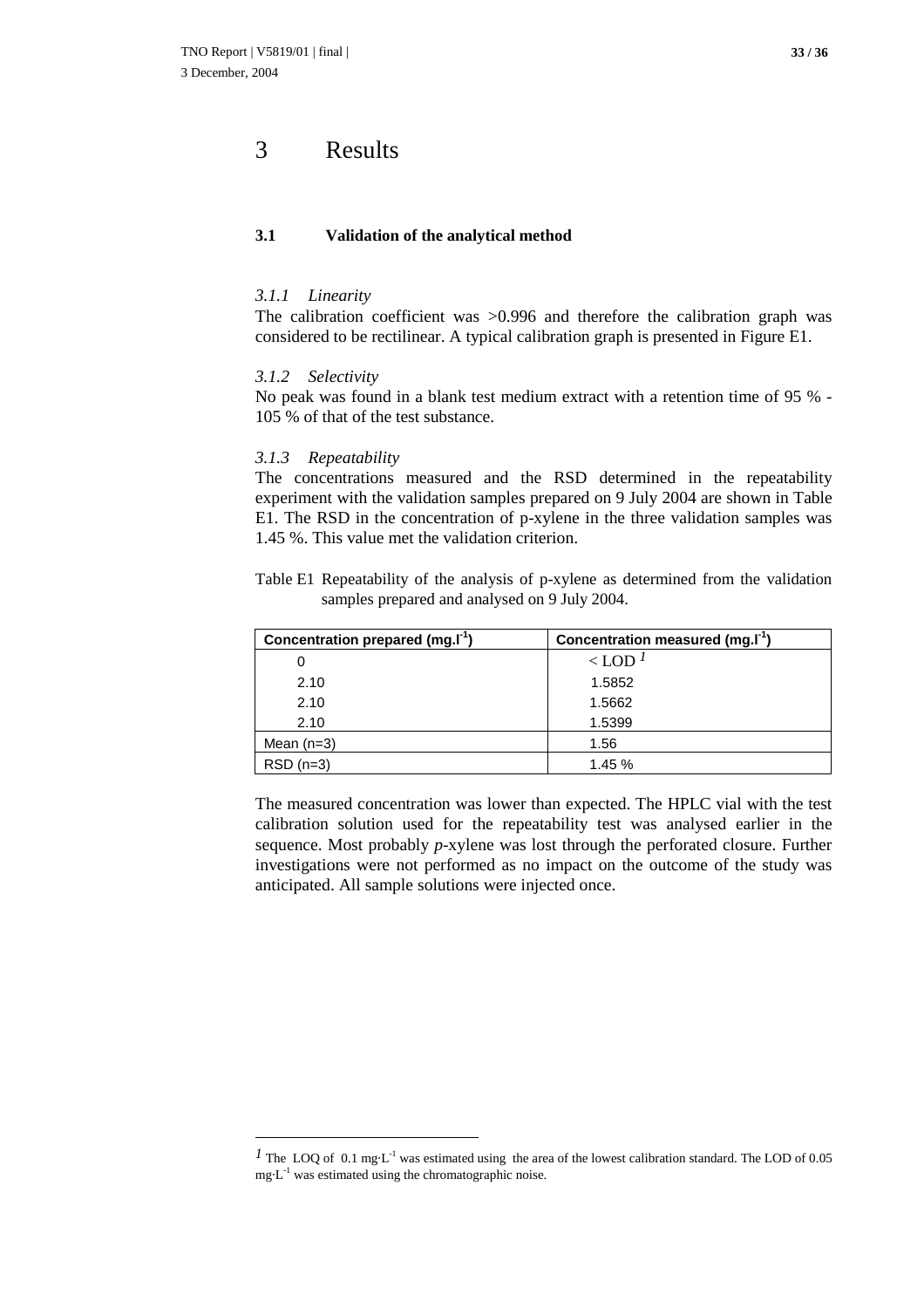#### **3.2 Analysis results**

The results of the study are presented in Table E2*.* Sample 001 (identified with the last part of the sample code) represents the stock solution used in the range finding. Samples 002 through 013 represent the concentrations at the beginning of the test. Samples 014 through 025 represent the concentrations at the end of the test.

Table E2 Concentration of p-xylene in the study samples.

| Sample code | Dose level p-xylene | <b>Measured concentration p-xylene</b> |
|-------------|---------------------|----------------------------------------|
|             | mg.I <sup>1</sup>   | $mg.I-1$                               |
| 5819-01-001 | 156                 | 64.2                                   |
| 5819-01-002 | 0                   | < 0.1                                  |
| 5819-01-003 | $\Omega$            | < 0.1                                  |
| 5819-01-004 | 0.32                | 0.19                                   |
| 5819-01-005 | 0.32                | 0.19                                   |
| 5819-01-006 | 1.0                 | 0.46                                   |
| 5819-01-007 | 1.0                 | 0.47                                   |
| 5819-01-008 | 1.8                 | 0.78                                   |
| 5819-01-009 | 1.8                 | 0.83                                   |
| 5819-01-010 | 3.2                 | 1.39                                   |
| 5819-01-011 | 3.2                 | 1.94                                   |
| 5819-01-012 | 10                  | 7.82                                   |
| 5819-01-013 | 10                  | 8.04                                   |
| 5819-01-014 | $\Omega$            | < 0.05                                 |
| 5819-01-015 | 0.32                | 0.13                                   |
| 5819-01-016 | 1.0                 | 0.46                                   |
| 5819-01-017 | 1.8                 | 0.53                                   |
| 5819-01-018 | 3.2                 | 0.96                                   |
| 5819-01-019 | 10                  | 3.64                                   |
| 5819-01-020 | 0                   | < 0.1                                  |
| 5819-01-021 | 0.32                | 0.14                                   |
| 5819-01-022 | 1.0                 | 0.31                                   |
| 5819-01-023 | 1.8                 | 0.57                                   |
| 5819-01-024 | 3.2                 | 0.99                                   |
| 5819-01-025 | 10                  | 4.13                                   |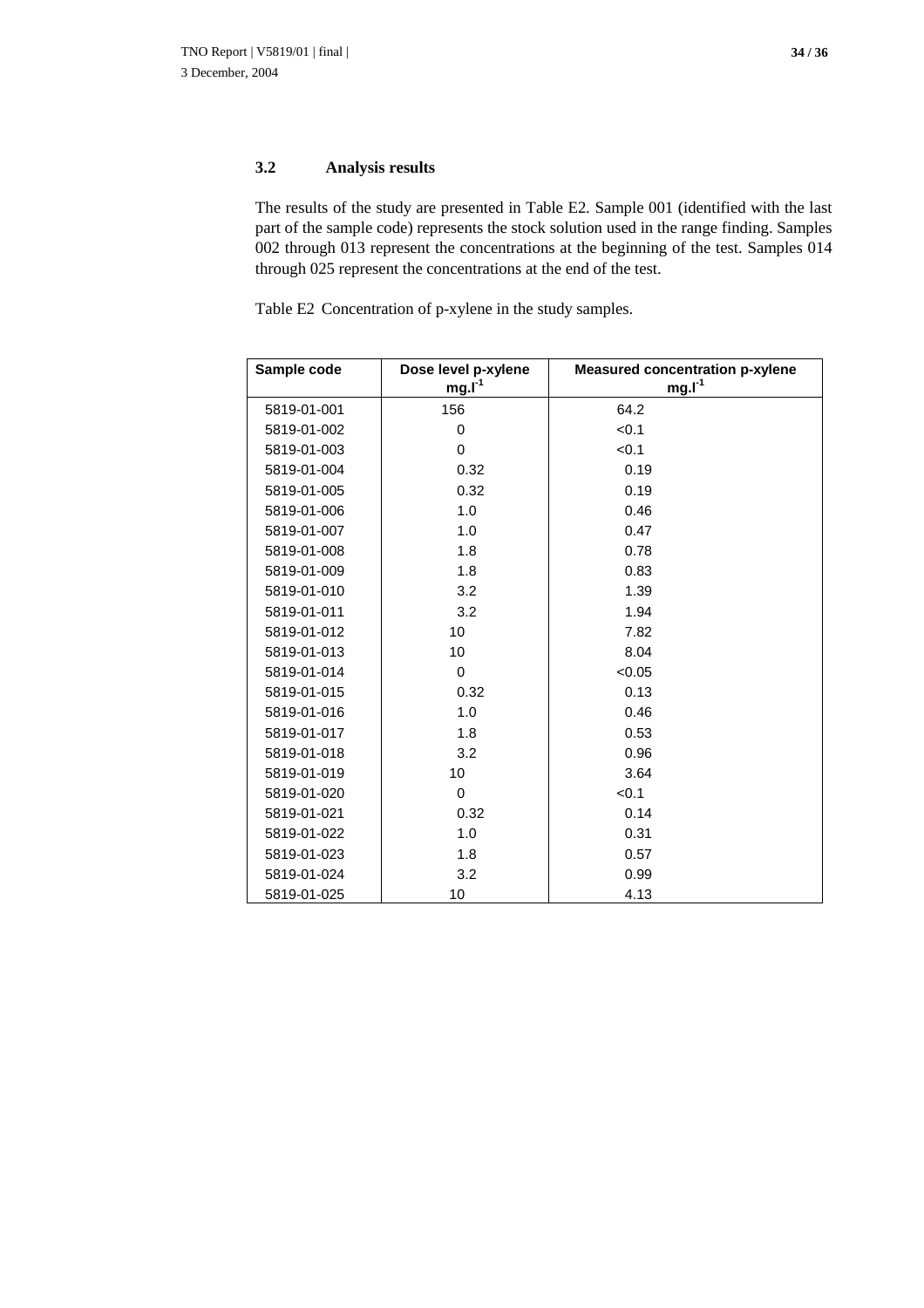

Figure E1 *Calibration graph of p-xylene (y =23299x- 1247.5 and correlation (r) 0.9998).*